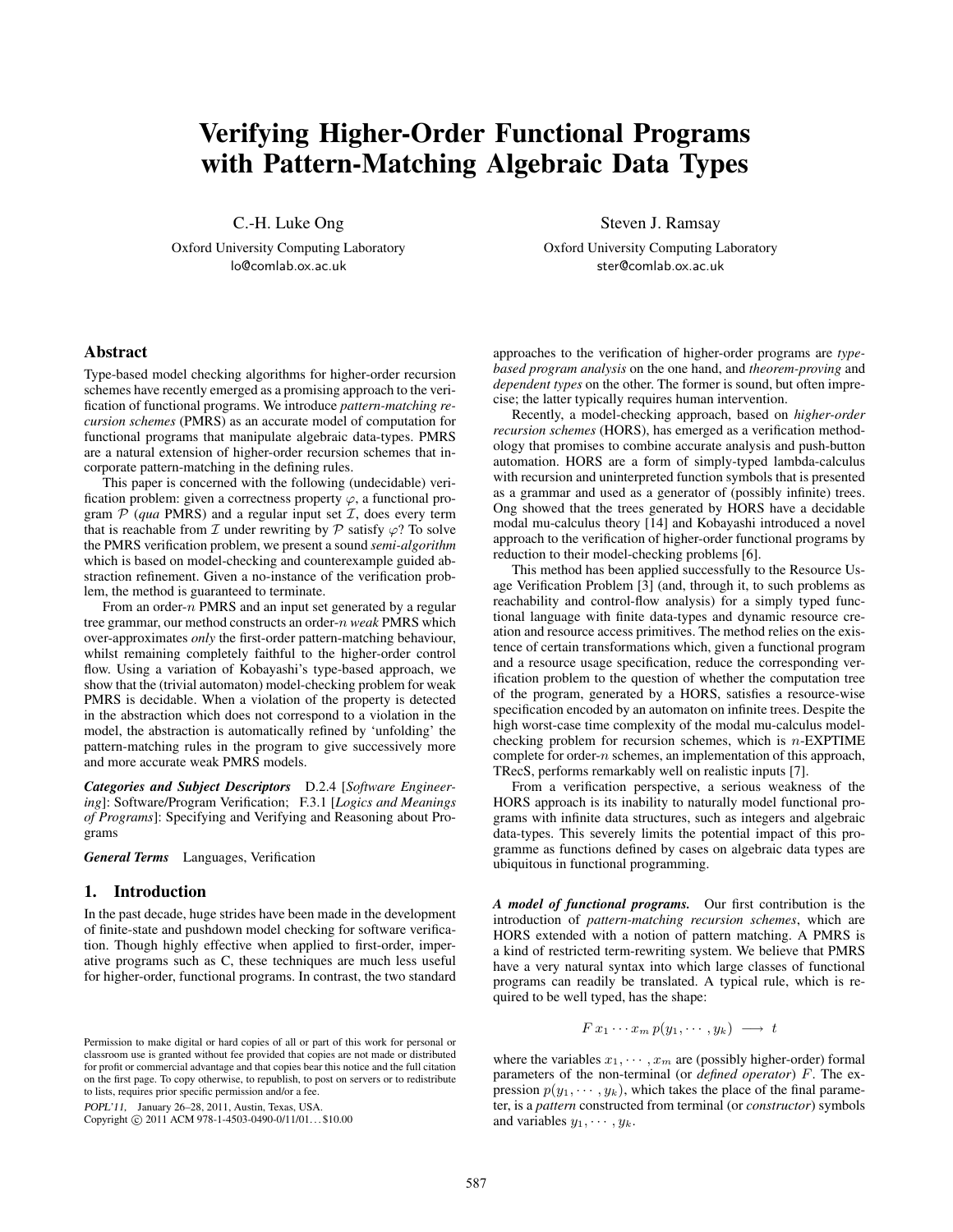**Example 1.** The following PMRS defines a function  $Merge:$  **ablist**  $\rightarrow$  **ablist**  $\rightarrow$  **ablist** that merges two lists of **a** and b by recursively destructing them.

$$
Merge x \text{ nil} \longrightarrow x
$$
  

$$
Merge x (\text{cons } y) \longrightarrow \text{cons } a (Merge y x)
$$
  

$$
Merge x (\text{cons } b y) \longrightarrow \text{cons } b (Merge y x)
$$

*Merge*  $x$  (cons b  $y$ )  $\longrightarrow$  cons b (*Merge*  $y$   $x$ )<br>The patterns in the second argument position are used both to decompose compound data structures (so as to select the required components), and to determine control flow. Selected components are communicated to the right-hand side of the chosen rule by means of binding to the variables in the pattern.

*Remark* 1*.* Our work is not the first to propose a pattern-matching extension to HORS. A recent paper by Kobayashi, Tabuchi and Unno [9] introduces an extension of HORS called *higher-order multi-parameter tree transducers* (HMTT). HMTT model functions that may employ pattern matching but, in return, must satisfy a rigid type constraint. An HMTT function takes tree arguments of input sort i (which are trees that can only be destructed) and returns a tree of sort o (which are trees that can only be constructed). Pattern matching is only allowed on trees of sort i. Consequently HMTT functions are not compositional in the natural way. We believe our PMRS model to be both simpler and more natural.

*A verification problem.* This paper is concerned with the following verification problem. Given a correctness property  $\varphi$ , a functional program  $P$  (*qua* deterministic PMRS) and a regular set  $I$  of input (constructor) terms, does every term that is reachable from  $\mathcal I$ under rewriting by  $\mathcal P$  satisfy  $\varphi$ ? It is straightforward to see that the problem is undecidable.

**Example 2.** Consider the PMRS  $P$  which, when started from *Main* takes as input a list of natural numbers and returns the same list with all occurrences of the number zero removed. The defining rules of  $P$  are given by:

$$
Main m \longrightarrow Filter Nz m
$$
\n
$$
If a b true \longrightarrow a
$$
\n
$$
If a b false \longrightarrow b
$$
\n
$$
Nz z \longrightarrow false
$$
\n
$$
Nz (s n) \longrightarrow true
$$
\n
$$
Filter p nil \longrightarrow nil
$$
\n
$$
Filter p (cons x xs) \longrightarrow
$$
\n
$$
If (cons x (Filter p xs)) (Filter p xs)
$$

*If*  $(\text{cons } x \text{ (Filter } p \text{ xs})) \text{ (Filter } p \text{ xs)} (p \text{ x})$ <br>The input set  $\mathcal I$  is given by a regular tree grammar  $\mathcal G$  (equivalently order-0 recursion scheme). The defining rules of  $G$  are:

$$
S \longrightarrow ListN
$$
  
\n
$$
N \longrightarrow z
$$
  
\n
$$
N \longrightarrow s N
$$
  
\n
$$
ListN \longrightarrow nil
$$
  
\n
$$
ListN \longrightarrow cons N Listi
$$

 $ListN \longrightarrow \text{cons } N \text{ } ListN$ <br>As usual, the start symbol of G is taken to be S. The correctness property  $\varphi$  is: "any outcome of the program is a list containing no zeros". This is easily expressible as a trivial automaton  $A$ , whose definition is omitted.

*An algorithmic solution.* Our second contribution is a sound but incomplete semi-algorithm for solving the problem, which is based on a counterexample-guided abstraction refinement loop [2, 11]. The input to the algorithm consists of a PMRS  $P$  representing the program, a regular tree grammar  $G$  (equivalently an order-0 recursion scheme) representing the set  $\mathcal I$  of possible inputs to



**Figure 1.** Counterexample-guided abstraction-refinement loop.

the program and a trivial tree automaton  $A$  (which is to say, an automaton on infinite trees with a trivial acceptance condition) representing a specification  $\varphi$  of good behaviour. The algorithm proceeds according to the diagram in Figure 1.

In step (1) we compute a sound abstraction of the behaviour of  $P$  when started from terms in  $I$ . From an order-n PMRS  $P$  and an order-0 recursion scheme G, we build an order-n *weak patternmatching recursion scheme* (wPMRS) which over-approximates the set of terms that are reachable from  $\mathcal I$  under rewriting by  $\mathcal P$ . A wPMRS is similar to a PMRS, except that its pattern matching mechanism is only able to determine control flow; it is unable to decompose data structure.

Our method is a kind of flow analysis. The first – and key – stage of the algorithm is a *binding analysis* which is inspired by Jones and Andersen [5]. It performs a fixpoint construction of a *finite* set  $\Xi$  of variable-term bindings such that, for every variable x (formal parameter of rewrite rule), every term that is ever bound to  $x$  during the computation is derivable from Ξ. In the second stage, we use the fixpoint set  $\Xi$  to build rules of the over-approximating wPMRS. These rules model the bindings of all non-pattern-matching (including all higher-order) variables *precisely*; they only approximate the binding behaviours of the pattern-matching variables. This is in contrast to Jones and Andersen's algorithm, which builds a regular tree grammar that over-approximates the binding set of *every* variable. For an order- $n$  PMRS, our algorithm produces an order $n$  wPMRS  $P_g$  as an abstraction, which is a tighter approximation of the order- $n$  PMRS being analysed than regular tree grammars (which are equivalent to order-0 wPMRS). To our knowledge, our algorithm gives the most accurate reachability / flow analysis of its kind.

The weakened pattern-matching mechanism of wPMRS makes it possible to decide a model checking problem for it, which is the content of step (2). Given a wPMRS  $W$ , a closed term t and a Büchi automaton with a trivial acceptance condition  $A$ , we decide if every (possibly infinite) tree generated by  $W$  on input t is accepted by  $A$ . The proof uses a variation of Kobayashi's type-based approach.

If the model-checker fails to find any violation of the property then, since the approximating wPMRS  $P_G$  defines a superset of the terms reachable under  $P$  from  $I$ , the loop in Figure 1 will terminate because  $P$  satisfies  $\mathcal A$  on  $\mathcal I$ . However, if the model-checker reports a counterexample, then it may be that  $P$  also violates the property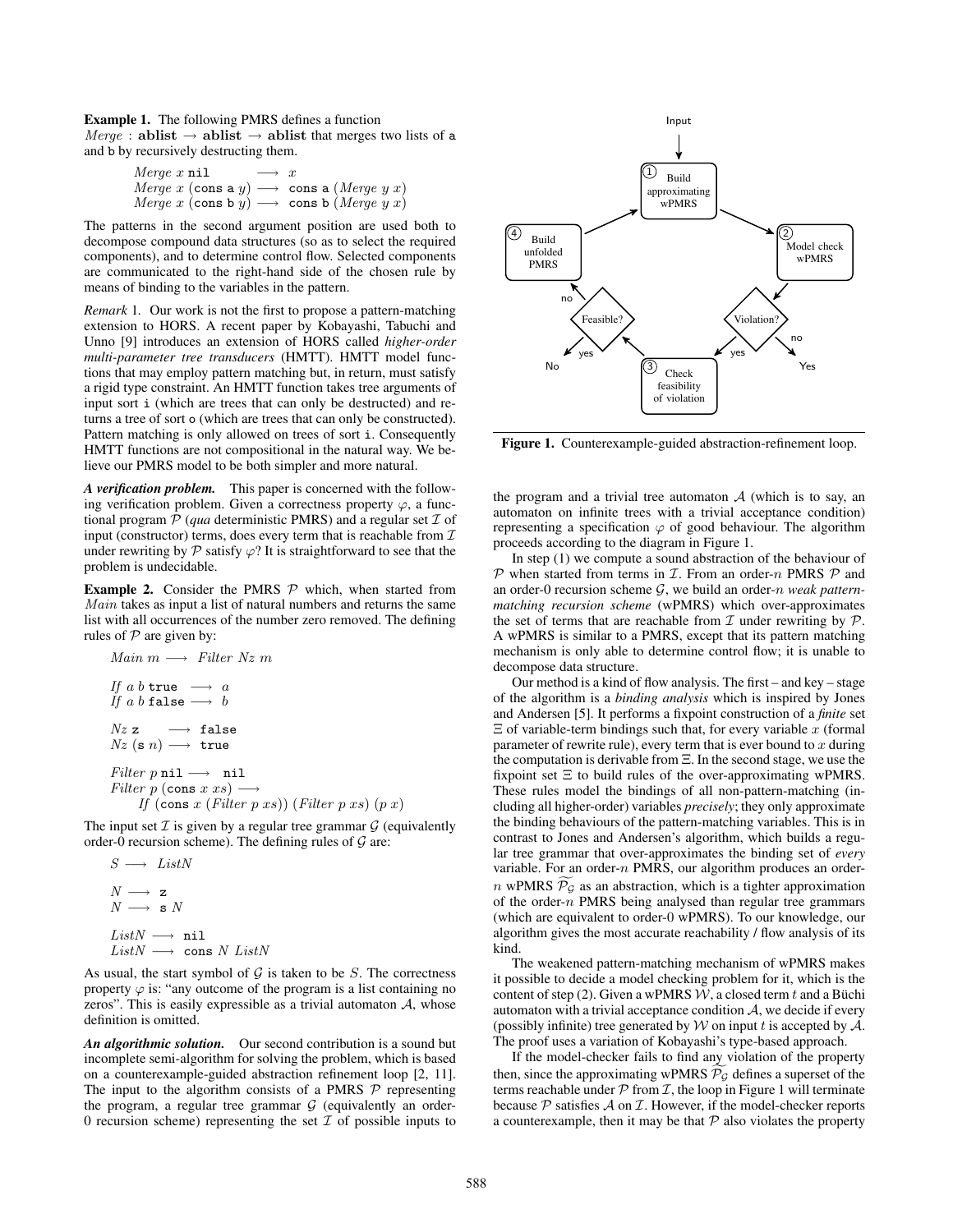(for some term in  $\mathcal{I}$ ), but it may also be that the counterexample is an artifact of an inaccuracy in the abstraction. To determine which of these possibilities is the case, in step (3) we analyse the nondeterminism introduced in the abstraction to see whether, in this particular counterexample, it behaves well or behaves badly.

In step (4) the abstraction process is refined. Due to the fact that the abstractions only ever approximate the (first-order) pattern matching variables, whilst remaining faithful to all the others, there is a simple notion of automatic abstraction-refinement, whereby patterns are "unfolded" to a certain depth in the PMRS  $P$ , forming a new PMRS  $\mathcal{P}'$ . In the abstraction  $\mathcal{P}'_{\mathcal{G}}$  of  $\mathcal{P}'$ , the rules that define the approximation will be more accurate and, in particular, the spurious counterexample will no longer be present. Since any rule in a wPMRS abstraction  $\mathcal{P}'_{\mathcal{G}}$  is *perfectly* accurate whenever the pattern parameter contains no free variables, this method of unfolding gives rise to a semi-completeness property. Given any no-instance of the PMRS verification problem, the loop in Figure 1 will eventually terminate with the answer "No".

Returning to Example 2, whilst performing step (1) we obtain an over-approximation of the binding behaviour of the variables in the program Ξ. This fixpoint set contains, amongst others, the bindings:  $x \mapsto N$  and  $xs \mapsto ListN$ . From this set, we construct an approximating wPMRS  $P_g$ , whose rule-set contains the following:

Filter p nil 
$$
\longrightarrow
$$
 Nil  
\nFilter p (cons x xs)  $\longrightarrow$   
\nIf (Cons X (Filter p XS)) (Filter p XS) (p X)  
\n $X \longrightarrow N$   
\n $XS \longrightarrow ListN$ 

together with, amongst others, all the  $P$  and  $G$  rules in Example 2 except those for *Filter*. Unfortunately the wPMRS is too coarse to be useful: there are trees (representing lists) that are obtained by rewriting from '*Main* <sup>S</sup>' that are not accepted by the trivial automaton A. However, these are spurious counterexamples. For an illustration, consider the error trace in the wPMRS:

$$
Main S\n\rightarrow^* Main (cons (s z) nil)\n\rightarrow^* Filter Nz (cons (s z) nil)\n\rightarrow If (Cons X (Filter Nz XS)) (Filter Nz XS) (Nz X)\n\rightarrow^* If (cons z (Filter Nz nil)) (Filter Nz XS) (Nz (s z))\n\rightarrow^* cons z (Filter Nz nil)\n\rightarrow^* cons z nil
$$

The problem can be traced to the second clause of *Filter* in the wPMRS: when replacing the *variable* x by the *non-terminal* X, the connection between the two occurrences of  $x$  in the RHS is lost, as the reduction of one occurrence of  $X$  is independent of that of the other.

The refinement algorithm produces a new, unfolded PMRS  $\mathcal{P}'$ that replaces the two defining rules of *Filter* by five new rules. The two rules that cover the case when the list is a singleton are shown below:

\nFilter 
$$
p
$$
 (cons  $z$  nil)  $\longrightarrow$   
\nIf (cons  $z$  (Filter  $p$  nil)) (Filter  $p$  nil) ( $p$  z)  
\nFilter  $p$  (cons  $(s \, v_2)$  nil)  $\longrightarrow$   
\nIf (cons  $(s \, v_2)$  (Filter  $p$  nil)) (Filter  $p$  nil) ( $p$  ( $s \, v_2$ ))\n

Applying the approximation algorithm to PMRS  $\mathcal{P}'$  (and input grammar  $G$ ), we obtain a wPMRS  $\mathcal{P}'_G$  that does accurately capture the set of reachable terms.

$$
\frac{\zeta : \sigma \in \Sigma \cup \mathcal{N}}{\Gamma, x : \sigma \vdash x : \sigma} \quad (\text{VAR}) \quad \frac{\xi : \sigma \in \Sigma \cup \mathcal{N}}{\Gamma \vdash \xi : \sigma} \quad (\text{Constr})
$$
\n
$$
\frac{\Gamma \vdash t_0 : \sigma \to \tau \quad \Gamma \vdash t_1 : \sigma}{\Gamma \vdash t_0 t_1 : \tau} \quad (\text{APP})
$$

Figure 2. A simple type system for applicative terms.

*Outline.* The rest of the paper is organised as follows. Section 2 introduces PMRS, wPMRS and other technical preliminaries. In Section 3, the abstraction algorithm, which takes a program (PMRS) and an input set (order-0 recursion scheme) and returns a wPMRS, is presented; termination and soundness of the approximation are proved. Section 4 presents a type-inference algorithm for deciding if every tree generated by a given wPMRS is accepted by a trivial automaton. The abstraction refinement algorithm is the topic of Section 5. Finally Section 6 presents related work. Note: a long version of the paper is available [15], which contains the proofs and additional material.

## **2. Preliminaries**

We introduce PMRS, a model for functional programs manipulating algebraic data types; wPMRS, a restriction of PMRS with good algorithmic properties and the PMRS Verification Problem, whose solution is the subject of the remainder of this work.

#### **2.1 Types, terms and substitutions**

Fix a finite set  $(b, o \in) \mathbb{B}$  of *base types*. The *simple types*  $(\sigma, \tau \in)$  S are those expressions that can be constructed from the base types using the arrow:

$$
\sigma, \tau \quad ::= \quad b \mid \sigma \to \tau.
$$

We adopt the usual convention that arrows associate to the right and omit parenthesis accordingly. The *order* of a type  $\tau$ , denoted  $\mathbf{ord}(\tau)$ , is a measure of the nestedness of the arrow constructor on the left; it is defined by **ord** $(b) = 0$  and **ord** $(\sigma \rightarrow \tau) =$  $max{ord(\sigma) + 1, ord(\tau)}.$ 

*Applicative terms.* Fix a finite, simply-typed alphabet  $(f, g, a \in)$ Σ of first-order *terminal symbols* (or *constructors*), a finite, simplytyped alphabet  $(F, G, H \in)$  N of (arbitrary-order) *non-terminal symbols* (or *defined operators*) and a denumerable set  $(x, y, z \in)$ V of *variables*.

- The *constructor terms*  $T(\Sigma)$  are those expressions that can be built from terminals using application.
- The *closed terms*  $T(\Sigma, \mathcal{N})$  are those expressions that can be built from terminals and non-terminals using application.
- The *patterns* are those expressions  $p$ ,  $q$  of base type that can be built from variables of base type and terminals.
- The *applicative terms*  $T(\Sigma, \mathcal{N}, \mathcal{V})$  are those expressions that can be built from terminals, non-terminals and variables using application.

We denote the free variables of a term t by  $FV(t)$ .

Standardly, applicative terms may be assigned simple types via a formal system of typing judgements,  $\Gamma$   $\vdash$  s :  $\tau$  (where  $\Gamma$ is a finite set of *type bindings*) defined by the rules in Figure 2. When an applicative term t can be assigned a simple type  $\tau_1 \rightarrow$  $\cdots \rightarrow \tau_m \rightarrow b$  we say that it has *arity* m and write  $ar(t) = m$ . Henceforth, by *term* we shall mean well-typed, applicative term.

*Labelled trees.* Given a ranked alphabet  $\Omega$ , an  $\Omega$ -labelled tree t is a map from  $\{1, \dots, m\}^*$  to  $\Omega$ , where m is the largest arity of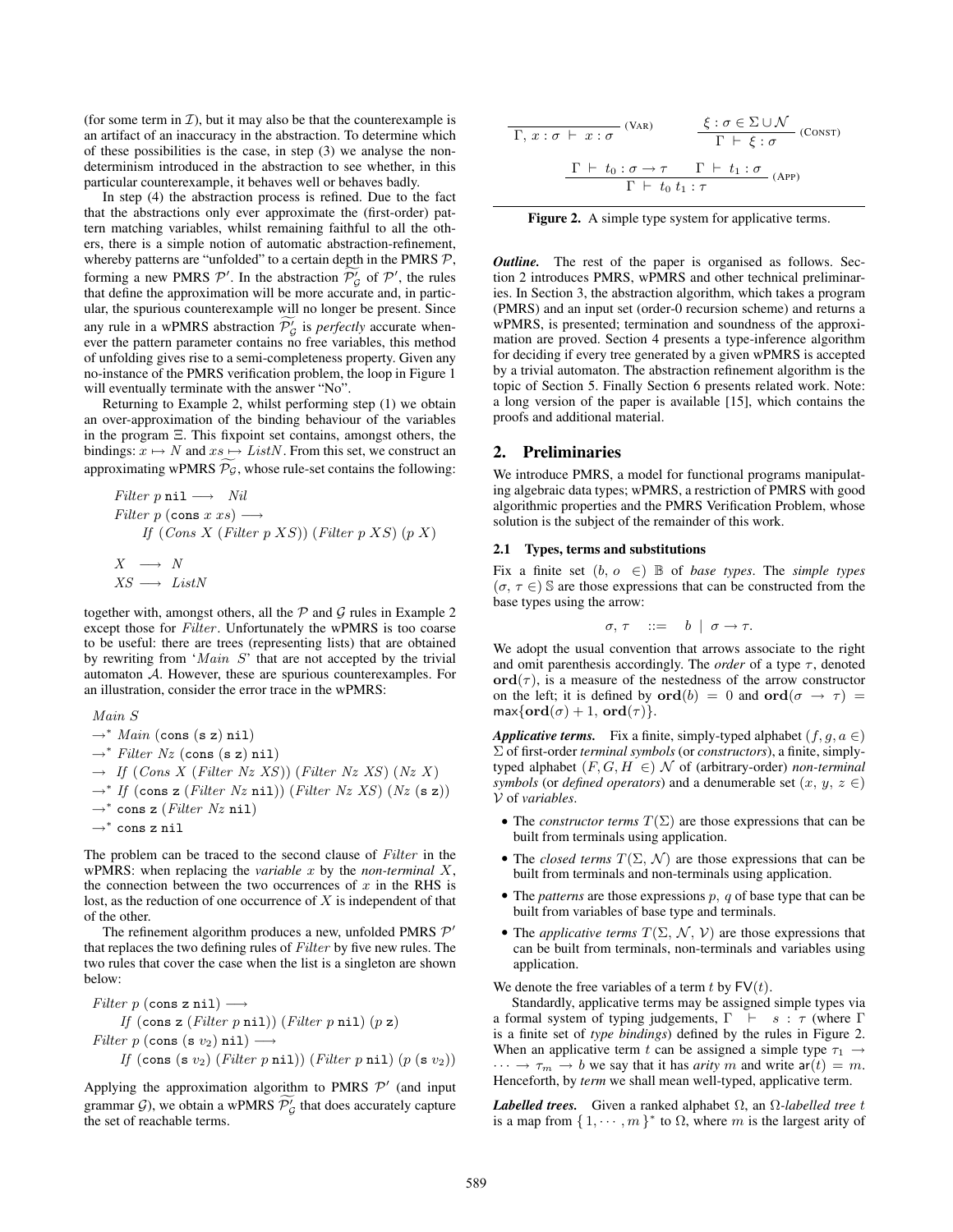symbols in  $\Omega$ , such that **dom**(t) is prefix-closed, and if  $t(x) = f$ then  $\{i \mid xi \in \textbf{dom}(t)\} = \{1, \cdots, \textbf{ar}(f)\}\$ . Standardly we identify  $T(\Sigma)$  with finite  $\Sigma$ -labelled trees, and write  $T^{\infty}(\Sigma)$  for the collection of (possibly infinite)  $\Sigma$ -labelled trees.

Let  $\Sigma^{\perp}$  be  $\Sigma \cup {\perp}$  with ar( $\perp$ ) = 0. Given a closed term t, we write  $t^{\perp}$  for the finite,  $\Sigma^{\perp}$ -labelled tree defined by recursion as follows: for  $m \geq 0$ 

$$
(\xi s_1 \cdots s_m)^{\perp} := \begin{cases} \perp & \text{if } \xi = F \in \mathcal{N} \\ f s_1^{\perp} \cdots s_m^{\perp} & \text{otherwise } \xi = f \in \Sigma \end{cases}
$$

E.g.  $(f(g(G a))b)^{\perp} = f(g \perp)b$ .  $\Sigma^{\perp}$ -labelled trees can be endowed with a natural complete partial order  $\sqsubseteq$  in which, for all trees  $t, \perp \sqsubseteq t$  and  $f \ s_1 \ \cdots \ s_m \sqsubseteq f \ t_1 \ \cdots \ t_m$  iff for all i,  $s_i \sqsubseteq t_i$ .

**Substitutions.** A *substitution* is just a partial function  $\theta$  in  $V \rightarrow$  $T(\Sigma, \mathcal{N}, \mathcal{V})$ . By convention, we do not distinguish between a substitution and its homomorphic extension to the free algebra  $T(\Sigma, \mathcal{N}, \mathcal{V})$  and we will write the application of both using prefix juxtaposition. A term  $t$  is said to *match* a term  $u$  precisely when there exists a substitution  $\theta$  such that  $t = \theta u$ . We shall say that a substitution  $\theta$  is *closed* whenever every term in its image is closed.

#### **2.2 Pattern-matching recursion scheme (PMRS)**

A *pattern-matching recursion scheme* (PMRS) is a quadruple  $P =$  $\langle \Sigma, \mathcal{N}, \mathcal{R}, \text{Main} \rangle$  with  $\Sigma$  and  $\mathcal N$  as above.  $\mathcal R$  is a finite set of rewrite rules each of which is one of the following shapes  $(m \ge 0)$ rewrite rules, each of which is one of the following shapes ( $m \ge 0$ ):

$$
\begin{array}{ll}\n & \text{(pure)} & F \ x_1 \ \cdots \ x_m \longrightarrow t \\
 & \text{(pattern-matching)} & F \ x_1 \ \cdots \ x_m \ p \longrightarrow t\n\end{array}
$$

where p is a pattern (which may be trivial).  $Main : b \rightarrow o$ is a distinguished non-terminal symbol whose defining rules are always pattern-matching rules. In this paper we will assume that the variables appearing as formal parameters to defining rules in a PMRS will always be distinct.

A pure rule  $\overline{F} x_1 \cdots x_m \longrightarrow t$  is well-typed when  $F : \tau_1 \longrightarrow$  $\cdots \rightarrow \tau_m \rightarrow o \in \mathcal{N}$  and the judgement:

$$
x_1 : \tau_1,\,\ldots,\,x_m : \tau_m \;\vdash\; t : o
$$

is provable. A pattern-matching rule  $F \ x_1 \ \cdots \ x_m \ p \longrightarrow t$  is well-typed when  $F : \tau_1 \to \cdots \to \tau_m \to b \to o \in \mathcal{N}$  and there exist base-types  $b_1, \ldots, b_k$  such that the judgements:

$$
y_1 : b_1, ..., y_k : b_k \vdash p : b
$$
 and  
 $x_1 : \tau_1, ..., x_m : \tau_m, y_1 : b_1, ..., y_k : b_k \vdash t : o$ 

are provable. We say that a PMRS is *well-typed* just when each of its rules is well-typed. We will only consider well-typed PMRS in the following.

We define the *order* of a PMRS to be the maximum order of (the type of) any of the non-terminal symbols in  $N$ . Since a pure rule can be simulated by a pattern-matching rule with a trivial pattern (e.g. a nullary terminal of a distinguished base type), we shall sometimes find it convenient to treat all PMRS rules as patternmatching rules.

*Reduction.* We associate with each PMRS a notion of reduction as follows. A *redex* is a term of the form  $F \theta x_1 \cdots \theta x_m \theta p$ whenever  $\theta$  is a closed substitution and  $F x_1 \cdots x_m p \longrightarrow t$  is a rule in  $P$ . The *contractum* of the redex is  $\theta$  t. We define the one-step reduction relation,  $\Rightarrow \subseteq T(\Sigma, \mathcal{N}) \times T(\Sigma, \mathcal{N})$ , by  $C[s] \Rightarrow C[t]$ whenever s is a redex, t is its contractum and  $C$  is a one-hole context.

We say that a PMRS is *deterministic* just if, given some redex  $F$   $s_1$   $\cdots$   $s_n$  there is exactly one rule  $l \rightarrow r \in \mathcal{R}$  such that  $F s_1 \cdots s_n = \theta l$  for some  $\theta$ .

Given a PMRS  $\mathcal{P} = \langle \Sigma, \mathcal{N}, \mathcal{R}, \text{Main} \rangle$ , let  $s \in T(\Sigma, \mathcal{N})$ <br>a closed term of base type. We write  $\mathcal{L}(\mathcal{P} | s)$  to mean the be a closed term of base type. We write  $\mathcal{L}(\mathcal{P}, s)$  to mean the language of  $\Sigma^{\perp}$ -labelled trees obtained by infinitary rewriting of the term s. More precisely, define  $\mathcal{L}(\mathcal{P}, s)$  as the collection of  $\Sigma^{\perp}$ . labelled trees t such that there are  $\langle t_i \rangle_{i \in \omega}$  with  $s \Rightarrow t_1 \Rightarrow t_2 \Rightarrow$  $t_3 \cdots$  a *fair* reduction sequence (in the sense that for each *i*, every outermost redex in  $t_i$  is eventually contracted) and  $t = \bigsqcup \{ t_i^{\perp} \mid$  $i \in \omega$  }. In case  $P$  is a deterministic PMRS,  $\mathcal{L}(P, s)$  is a singleton set; we write the unique  $\Sigma^{\perp}$ -labelled tree as  $\llbracket s \rrbracket_{\mathcal{D}}$ .

**Example 3.** Let  $\Sigma = \{ {\sf zero} : {\sf nat}, {\sf succ} : {\sf nat} \to {\sf nat}, {\sf nil} :$ **natlist**, cons : **nat**  $\rightarrow$  **natlist**  $\rightarrow$  **natlist**} and  $\mathcal{N} = \{Rev :$  $\mathbf{n}$ **atlist**  $\rightarrow$  **natlist**,  $RevA : \mathbf{n}$ **atlist**  $\rightarrow$  **natlist**}. The following deterministic, order-1 PMRS contains rewrite rules that implement list reversal with an accumulating parameter:

$$
Main zs \longrightarrow RevA \text{ nil } zs
$$
  
RevA xs nil  $\longrightarrow xs$   
RevA xs (cons y ys)  $\longrightarrow$  RevA (cons y xs) ys

When started from the term  $t = \cos z$  nil, the only possible reduction sequence is:

$$
Main \ t \Rightarrow RevA \ \mathtt{nil} \ t \Rightarrow RevA \ t \ \mathtt{nil} \Rightarrow t
$$

and hence  $[Main t]_p = t$ , as expected.

## **2.3 Weak pattern matching recursion schemes (wPMRS)**

A *weak pattern-matching recursion scheme* (wPMRS) is a quadruple  $W = \langle \Sigma, \mathcal{N}, \mathcal{R}, \text{Main} \rangle$  with  $\Sigma, \mathcal{N}$  and *Main* as for PMRS.<br>The (finite) set  $\mathcal{R}$  consists of rewrite rules of the shane ( $m > 0$ ). The (finite) set  $R$  consists of rewrite rules of the shape ( $m \ge 0$ ):

$$
\begin{array}{ll}\n & \text{(pure)} & F \ x_1 \ \cdots \ x_m \longrightarrow t \\
(\text{weak-matching}) & F \ x_1 \ \cdots \ x_m \ p \longrightarrow t\n\end{array}
$$

in which  $FV(p) \cap FV(t) = \emptyset$ . A pure rule is well typed according to the same criteria as for pure PMRS rules. A weak-matching rule  $F x_1 \cdots x_m p \longrightarrow t$  is well-typed just when  $F : \tau_1 \longrightarrow \cdots \longrightarrow$  $\tau_m \to b \to o \in \mathcal{N}$  and there exist base-types  $b_1, \ldots, b_k$  such that the judgements:

$$
y_1 : b_1, \ldots, y_k : b_k \vdash p : b
$$
  
and 
$$
x_1 : \tau_1, \ldots, x_m : \tau_m \vdash t : o
$$

are provable (note that none of the pattern-matching variables  $y_j$ occurs in t). Henceforth we will only consider wPMRS with welltyped rules.

wPMRS have exactly the same notion of reduction as PMRS: a *redex* is a term of the form  $F \theta x_1 \cdots \theta x_m \theta p$  whenever  $\theta$ is a substitution and F  $x_1 \cdots x_m$  p  $\longrightarrow$  t is a rule in P. The *contractum* of the redex is  $\theta t = t [\theta x_1/x_1] \cdots [\theta x_m/x_m]$ (as the pattern-matching variables do not occur in  $t$ ). The one-step reduction relation,  $\rightarrow$ , is defined as for PMRS.

We define the order, determinism and language of a wPMRS analogously with PMRS.

#### **2.4 A verification problem**

We are interested in solving the following verification problem. Given a program in the form of a PMRS  $P$ , a regular set  $\mathcal I$  of "input" terms, and a correctness property  $\varphi$ , does the output  $\|Main t\|$ of the program '*Main* t' satisfy  $\varphi$ , for every input  $t \in \mathcal{I}$ ? To propose a solution, we require two further stipulations, both of which concern the representation of the entities involved.

*Higher-order recursion schemes.* A *higher-order recursion scheme* (HORS) is a quadruple  $\mathcal{G} = \langle \Sigma, \mathcal{N}, \mathcal{R}, S \rangle$  with  $\Sigma$  and  $\mathcal{N}$ as before and  $R$  is a finite set of well-typed, pure wPMRS rewrite rules. The component  $S$  is a distinguished non-terminal called the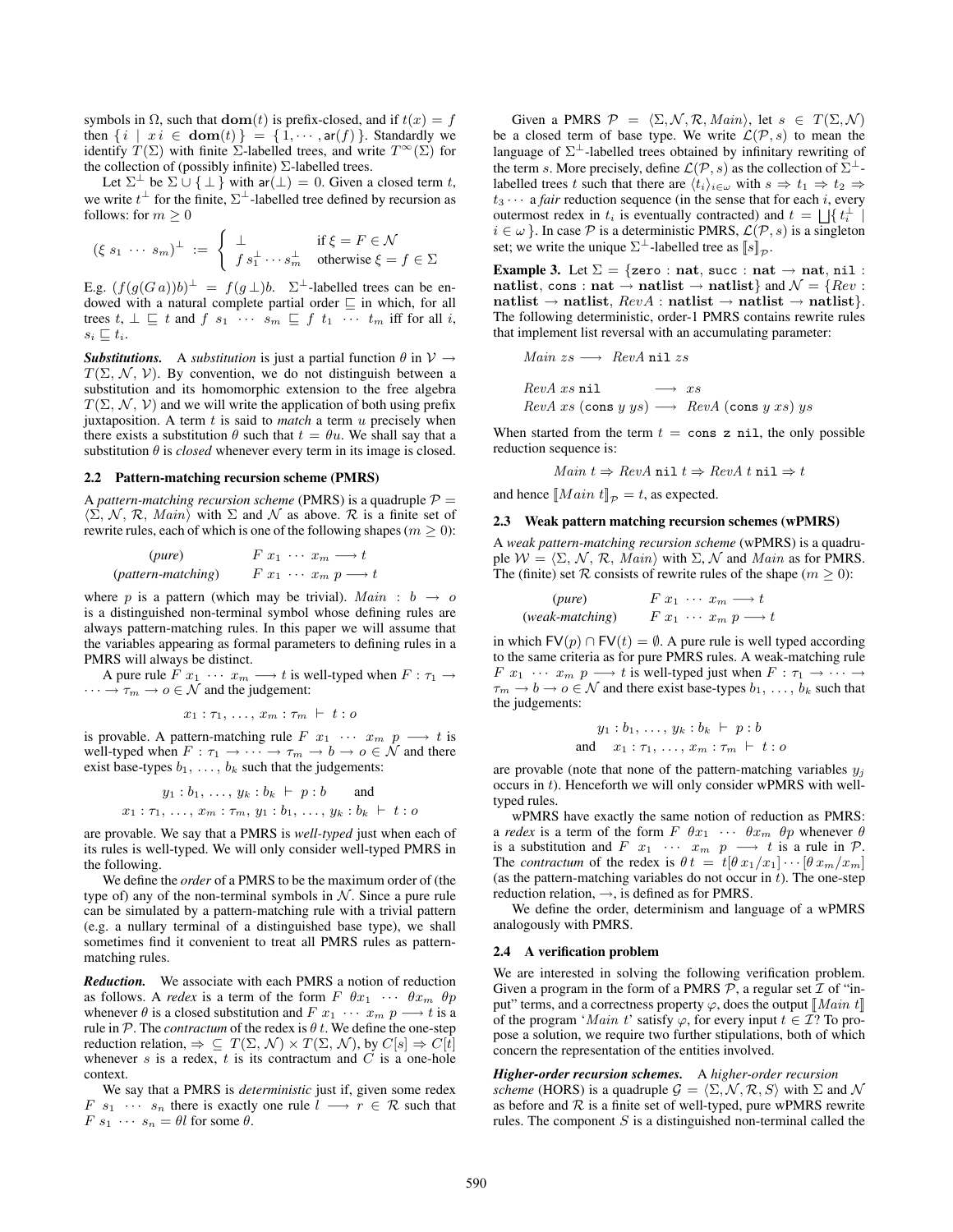"start symbol". The reduction relation for HORS,  $\rightarrow$ , is just that of wPMRS, noting that all redexes will necessarily be of the form  $F \theta x_1 \cdots \theta x_m$  since there are no pattern-matching arguments. We can associate with a recursion scheme G its language  $\mathcal{L}(\mathcal{G})$ of terms in  $T(\Sigma)$  that can be derived from the start symbol S by rewriting away all occurrences of non-terminals. More precisely, we make the following definition:

$$
\mathcal{L}(\mathcal{G}) := \{ t \mid S \to^* t, t \in T(\Sigma) \}
$$

We define the *order* of a recursion scheme analogously with PMRS and wPMRS. Note that (as generators of finite ranked trees) order-0 recursion schemes are equivalent to regular tree grammars.

*Trivial automata.* Let  $\Sigma$  be as before. A *Büchi tree automaton with a trivial acceptance condition* (or simply, *trivial automaton*) is a quadruple  $\mathcal{A} = \langle \Sigma, Q, \Delta, q_0 \rangle$  where  $\Sigma$  is as before,  $Q$  is a finite set of states,  $q_0 \in Q$  is the initial state, and  $\Delta$ , the transition relation, is a subset of  $Q \times \Sigma \times Q^*$  such that if  $(q, f, q_1 \cdots q_n) \in \Delta$ then  $n = ar(f)$ . A  $\Sigma$ -labelled tree t is *accepted* by A if there is a  $Q$ -labelled tree  $r$  such that

- (i)  $\textbf{dom}(t) = \textbf{dom}(r)$ ,
- (ii) for every  $x \in \text{dom}(r)$ ,  $(r(x), t(x), r(x 1) \cdots r(x m)) \in \Delta$ where  $m = ar(t(x))$ .

The tree r is called a *run-tree* of A over t. We write  $\mathcal{L}(\mathcal{A})$  for the set of  $\Sigma$ -labelled trees accepted by  $\mathcal{A}$ .

*The PMRS Verification Problem.* Given a deterministic PMRS  $\mathcal{P} = \langle \Sigma, \mathcal{N}_{\mathcal{P}}, \mathcal{R}_{\mathcal{P}}, \text{Main} \rangle$ , a (non-deterministic) order-0 recur-<br>sion scheme  $G = \langle \Sigma, \mathcal{N}_{\mathcal{C}}, \mathcal{R}_{\mathcal{C}}, \mathcal{S} \rangle$  and a Büchi tree automaton sion scheme  $\mathcal{G} = \langle \Sigma, \mathcal{N}_{\mathcal{G}}, \mathcal{R}_{\mathcal{G}}, \mathcal{S} \rangle$ , and a Büchi tree automaton with a trivial acceptance condition  $A - \langle \Sigma, O \rangle \wedge \langle \mathcal{G} \rangle$  we write: with a trivial acceptance condition  $A = \langle \Sigma, Q, \Delta, q_0 \rangle$ , we write:

$$
\vDash (\mathcal{P}, \mathcal{G}, \mathcal{A}) \quad \text{iff} \quad \forall t \in \mathcal{L}(\mathcal{G}) \cdot [\![Main \; t]\!]_{\mathcal{P}} \in \mathcal{L}(\mathcal{A})
$$

The *PMRS Verification Problem* is to decide the truth of  $\models$   $(P, G, A)$ .

## **3. Constructing an abstraction**

In this section we will present an algorithm which, given an ordern deterministic PMRS  $\overline{P}$  and an order-0 recursion scheme  $\mathcal{G}$ , constructs an order-n wPMRS  $\mathcal{P}_{\mathcal{G}}$  whose language of  $\Sigma$ -labelled trees is an over-approximation of the set of Σ-labelled trees reachable from  $\mathcal{L}(\mathcal{G})$  under rewriting by  $\mathcal{P}$ .

At the heart of the algorithm is an analysis of the composite PMRS  $P_G := \langle \Sigma, \mathcal{N}_G \cup \mathcal{N}_{\mathcal{P}}, \mathcal{R}_G \cup \mathcal{R}_{\mathcal{P}}, \text{Main} \rangle$ . Since every term s reachable from  $\mathcal{L}(G)$  under rewriting by  $\mathcal{P}$  (i.e. *Main*  $t \Rightarrow_{\mathcal{P}}^*$  s s reachable from  $\mathcal{L}(\mathcal{G})$  under rewriting by  $\mathcal{P}$  (i.e. *Main*  $t \Rightarrow_{\mathcal{P}}^* s$ , for some  $t \in \mathcal{L}(\mathcal{G})$ ) is certainly reachable from S under rewriting for some  $t \in \mathcal{L}(\mathcal{G})$  is certainly reachable from S under rewriting by  $\mathcal{P}_{\mathcal{G}}$  (i.e. *Main*  $S \Rightarrow_{\mathcal{P}_{\mathcal{G}}}^* M \text{ain } t \Rightarrow_{\mathcal{P}_{\mathcal{G}}}^* s$ ), it suffices to look only at the behaviours of  $\mathcal{P}_{\mathcal{G}}$  in order to construct a safe abstraction of at the behaviours of  $\mathcal{P}_{\mathcal{G}}$  in order to construct a safe abstraction of those of  $P$ . We detail the nature of this analysis and its properties separately before showing how it underlies the construction of the approximating wPMRS  $P_g$ .

Some nomenclature. A *simple term* is a subterm of the RHS of <sup>a</sup> <sup>P</sup>G-rule or is the "starting term" *Main S*. A *compound term* has the shape  $\xi t_1 \cdots t_m$  with  $m \geq 0$ , where the head symbol  $\xi$  is either a variable, or a terminal, or a non-terminal, and each  $t_i$  is simple. It follows from the definition that a simple term is compound, but the converse is not true.

## **3.1 Binding analysis**

In a PMRS, the pattern matching rules use pattern matching both to determine control flow (by selecting which of a number of defining rules is used to reduce a redex) as well as to decompose compound data structure (by binding components to variables in the pattern that then occur on the RHS of the rule). However, the weak pattern matching mechanism in a wPMRS exhibits only the former capability: although patterns are matched, since there are no patternmatching variables on the RHS of defining rules, data structures cannot be decomposed. Therefore, to build an effective abstraction of a PMRS requires some knowledge of the substitutions that can occur in redex/contractum pairs during PMRS reduction.

To this end, we define a *binding analysis*, which determines a (finitary) over-approximation Ξ to the set of variable-term bindings  $\bigcup \{\theta \mid \textit{Main} \ \hat{S} \Rightarrow^* C[F \ \theta x_1 \ \cdots \ \theta x_m \ \theta p] \Rightarrow C[\theta t] \}$  which occur in redex/contractum substitutions  $\theta$  arising in  $\mathcal{D}_C$ -reductions occur in redex/contractum substitutions  $\theta$  arising in  $\mathcal{P}_{\mathcal{G}}$ -reductions from '*Main* <sup>S</sup>'. The analysis is based on the observation that every such redex is either '*Main S*', or arises as an instance of a simple term. It proceeds by an iterative process in which bindings, by which instances of simple terms can be derived, give rise to redexes which in turn give rise, via contraction, to more bindings, until the desired set Ξ is reached in the limit.

Before we give the details of the analysis, let us make precise what it means for a set of bindings  $S$  to give rise to an instance of a term. Given such a set S, we define the relation  $s \preccurlyeq_{S} t$ , which is a subset of  $T(\Sigma, \mathcal{N}, \mathcal{V}) \times T(\Sigma, \mathcal{N})$ , inductively, by the system RS:

$$
(R) \t t \preccurlyeq_{\mathcal{S}} t
$$

(S) If  $x \mapsto s \in S$  and  $C[s] \preccurlyeq_S t$ , then  $C[x] \preccurlyeq_S t$ 

where  $C$  ranges over one-hole contexts. We say that an instance of rule (S) is a *head-instance* just if the hole in  $C[$  occurs in head position.

**Example 4.** Let  $S_1 = \{x \mapsto y \text{ b}, x \mapsto N, y \mapsto \text{f } z, z \mapsto \text{a}\}.$ Then, using the system RS, it is possible to derive:

$$
F\ x\ z \preccurlyeq_{\mathcal{S}_1} F\ (\text{f}\ \text{a}\ \text{b})\ \text{a}\qquad\text{and}\qquad F\ x\ z\preccurlyeq_{\mathcal{S}_1} F\ N\ \text{a}
$$

Note that the form of rule (S) does not constrain bindings to be used consistently within non-linear terms. Let  $S_2 = \{x \mapsto f \mid y \in \mathbb{R} \}$  $z, y \mapsto a, z \mapsto b$ . Then we have, for example:

$$
F\ x\ (G\ x) \preccurlyeq_{\mathcal{S}_2} F\ (\texttt{f}\ \texttt{a}\ \texttt{b})\ (G\ (\texttt{f}\ \texttt{b}\ \texttt{b}))
$$

in which the binding  $y \mapsto a$  has been used in the derivation of the first argument of F whereas  $y \mapsto z$  has been used in the derivation of the second argument.

To ensure that the analysis is computable, we cannot afford to work with instances of simple terms directly. We instead work with terms in which bindings have been applied only where strictly necessary in order to uncover new redexes. The construction of such terms is the purpose of the function head.

*The head function.* Given a set S of bindings, we define the *head function*, head<sub>S</sub> :  $T(\Sigma, \mathcal{N}, \mathcal{V}) \longrightarrow 2^{T(\Sigma, \mathcal{N}, \bar{\mathcal{V}})}$  given by:

$$
\mathsf{head}_{\mathcal{S}}(\xi t_1 \cdots t_m) = \{ \delta t_1 \cdots t_m \mid \delta \in \mathsf{hs}_{\mathcal{S}}(\xi, \emptyset) \}
$$

where  $hs \sigma$  is an auxiliary function defined by the following:

$$
\mathsf{hs}_{\mathcal{S}}(k,\,X)=\{k\}\qquad\text{ (whenever }k\in\Sigma\cup\mathcal{N})
$$

$$
\mathsf{hs}_{\mathcal{S}}(x,\,X)=\text{if }x\in X\text{ then }\emptyset\text{ else }
$$

$$
\{\,\delta\ t_1\ \cdots\ t_m\ |\ x\mapsto \zeta\ t_1\ \cdots\ t_m\in \mathcal{S},\, \delta\in \mathrm{hs}_{\mathcal{S}}(\zeta,\, X\cup\{x\})\,\}
$$

Thus head<sub>S</sub> $(u)$  is the set of terms that are obtainable from u by iteratively replacing the head symbol—provided it is a variable by a term bound to it in  $S$ . The second argument of hs $S$  disregards any cyclic chain of bindings. For example, let  $S = \{x \mapsto$  $y, y \mapsto x$ , then: head $s(x) = \text{hss}(x, \emptyset) = \text{hss}(y, \{x\}) =$  $\mathsf{h} \mathsf{s}_{\mathcal{S}}(x,\{x,y\}) = \emptyset$ 

**Example 5.** Let  $S_1$  and  $S_2$  be as in Example 4. Then:

$$
\mathsf{head}_{\mathcal{S}_1}(x \, \mathsf{c}) = \{ \, N \, \mathsf{c}, \, \mathsf{f} \, z \, \mathsf{b} \, \mathsf{c} \, \}
$$
\n
$$
\mathsf{head}_{\mathcal{S}_2}(x \, \mathsf{c}) = \{ \mathsf{f} \, y \, z \, \mathsf{c} \} \quad \mathsf{head}_{\mathcal{S}_2}(F \, x \, (G \, x)) = \{ F \, x \, (G \, x) \}
$$

Notice that since head performs variable-substitutions according to bindings from  $S$ , its behaviour is consistent with a strategy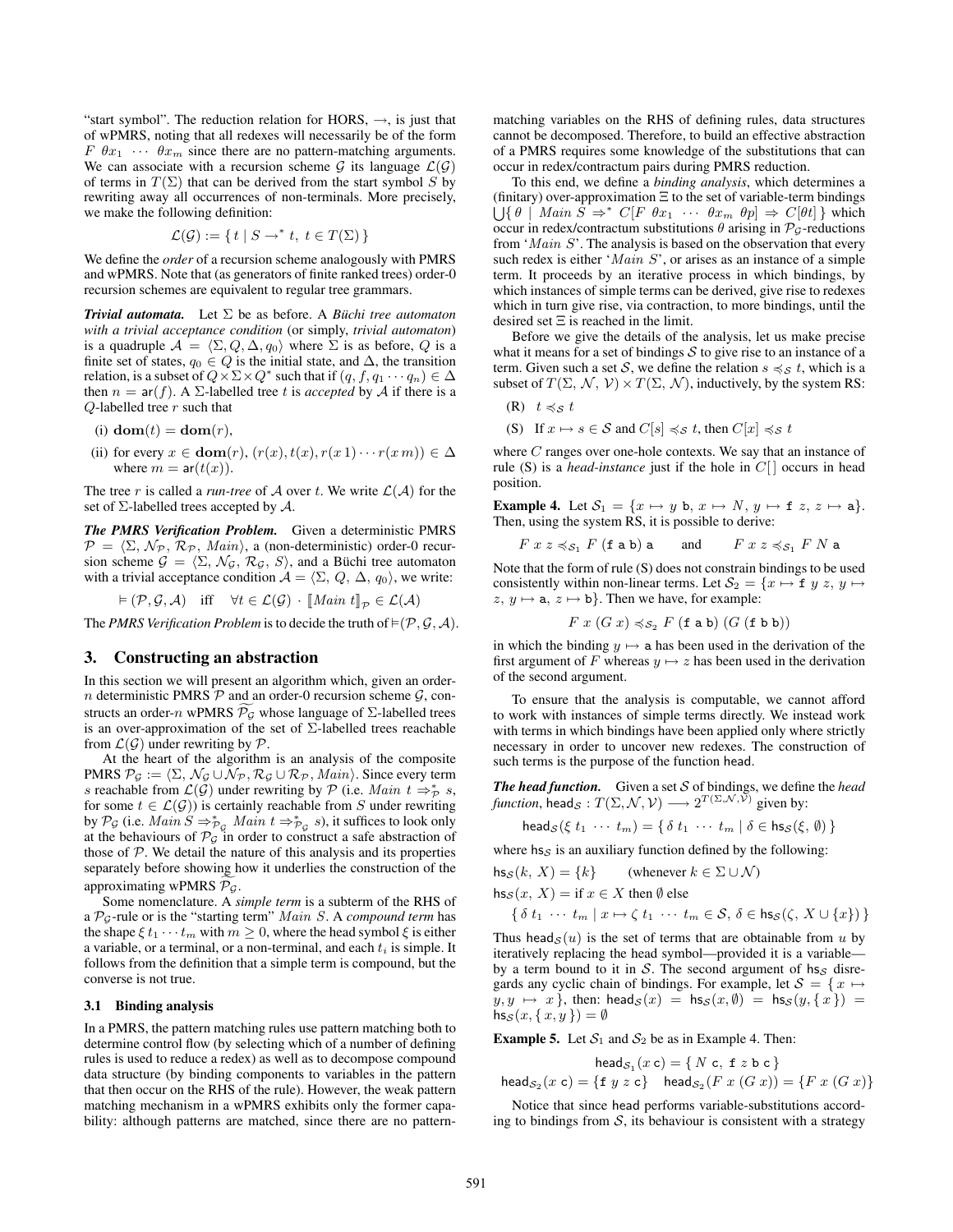for constructing initial prefixes of derivations in the system RS. Each use of the recursive clause of  $hs<sub>S</sub>$  corresponds to a headinstance of rule (S). A consequence of this relationship is made precise by the following lemma.

**Lemma 1.** *If*  $u \preccurlyeq s \xi v_1 \cdots v_m$  *then there is a compound term*  $\xi u_1 \cdots u_m \in \text{head}_{\mathcal{S}}(u)$  *and, for all*  $1 \leq i \leq m$ ,  $u_i \preccurlyeq_{\mathcal{S}} v_i$ .

One final property to note about head is that, whenever its argument is compound and all the variables in  $S$  are bound to simple terms, the terms in (sets in) its image are all compound. This is due to the fact that, in this case, the action of the head function is to construct new, compound terms by prepending old, simple terms into head position. This limited behaviour of the head-function will contribute towards guaranteeing the termination of the analysis.

**Lemma 2.** *We say that a set of bindings* S *is image-simple just if every term in the image of* S *is simple. Suppose* S *is image-simple. If*  $u$  *is compound, then every term in* head $_{\mathcal{S}}(u)$  *is compound.* 

The goal of the analysis is to discover the possible redexes  $F\theta x_1 \cdots \theta x_m \theta p$  that occur during reduction sequences of  $\mathcal{P}_{\mathcal{G}}$ starting from *Main S*. The head function head<sub>S</sub> $(u)$  is able to determine, in a way that is computable, when an  $F$ -redex is an instance (according to  $S$ ) of a simple term  $u$ . In this case, according to Lemma 1, a term of the shape  $F t_1 \cdots t_m s$  is an element of head<sub>S</sub> $(u)$ . However, to know which defining rule of F is triggered, it is necessary to find out which patterns are matched by residuals of instances of s.

*The approximate reduction.* To this end, we introduce a new notion of reduction  $\triangleright_{\mathcal{S}} \subseteq T(\Sigma, \mathcal{N}, \mathcal{V}) \times T(\Sigma, \mathcal{N}, \mathcal{V})$  parametrised by a set of bindings  $S$ . This reduction approximates the usual PMRS reduction by performing redex/contractum substitutions only where absolutely necessary and only when the relevant bindings are contained in S. A  $\triangleright$ <sub>S</sub>-redex is a term of the form  $F \theta x_1 \cdots \theta x_m \theta p$  whenever there is a  $\mathcal{P}_{\mathcal{G}_0}$ -rule of the form  $F \ x_1 \ \cdots \ x_m \ p \longrightarrow t$  and  $\theta$  is a substitution (not necessarily closed). The contractum of the redex is  $t$ , no substitution is performed upon contraction.

We define the one step reduction  $\triangleright_S$  by the following rules. Let C range over one-hole contexts.

$$
\frac{(s,t) \text{ a} \rhd \text{-redex/contractum pair}}{C[s] \rhd s \ C[t]} \qquad \frac{t \in \text{head}_{\mathcal{S}}(x \ t_1 \ \cdots \ t_m)}{C[x \ t_1 \ \cdots \ t_m] \rhd s \ C[t]}
$$

As is standard, we write  $\triangleright^*_{\mathcal{S}}$  to mean the reflexive, transitive closure of  $\triangleright_S$ , and  $\triangleright_S^n$  to mean a *n*-long chain of  $\triangleright_S$ .

**Example 6.** Consider the composite PMRS  $P<sub>G</sub>$  constructed from the PMRS and grammar given in Example 2 and let  $S$  contain the bindings  $p \mapsto Nz$  and  $x \mapsto N$ . Then the following:

$$
p\ x \triangleright_{\mathcal{S}} Nz\ x \triangleright_{\mathcal{S}} Nz\ N\ \triangleright_{\mathcal{S}} Nz\ (\texttt{s}\ N) \triangleright_{\mathcal{S}} \texttt{true}
$$

 $p \ x \rhd_S Nz \ x \rhd_S Nz \ N \rhd_S Nz$  (s *N*)  $\rhd_S$  true<br>is a  $\rhd_S$ -reduction. Observe how, as demonstrated by the third step, approximate reduction is accurate for order-0 G-rules.

Given a substitution  $\theta$  and a pattern p, we say that a  $\triangleright_{\mathcal{S}}$ reduction  $s \rhd_S^i \theta_p$  is *minimal* just if it is *not* the case that there exist  $j < i$  and substitution  $\theta'$  such that  $s \triangleright_{S}^{j} \theta' p$ . Consider the two rules defining  $\triangleright_{\mathcal{S}}$ -reduction. In the RHS of the conclusion of each rule is the term t. In both cases, assuming  $S$  is image simple,  $t$  is a compound term. Since there are only finitely many such terms t and since there are only finitely many patterns (drawn from the PMRS) p, the problem of finding such *minimal* reductions is computable.

**Lemma 3.** *Assume* S *is image-simple. Given a compound term* s *and a pattern* p *drawn from the defining rules of* PG*, the problem of finding a substitution*  $\theta$  *and a minimal reduction*  $s \rhd_S^* \theta_p$  *is computable.*

**The fixpoint construction.** Let  $S$  be a set of bindings. We define  $\mathcal{F}(\mathcal{S})$  as the least set X of bindings that contains S and is closed under *Rule* **C**: if

(i)  $u$  is simple term of base type,

(ii) 
$$
F t_1 \cdots t_m s \in \text{head}_{S}(u)
$$
,

(iii) 
$$
F(x_1 \cdots x_m p \longrightarrow t \text{ is a } \mathcal{P}_{\mathcal{G}_0}\text{-rule},
$$

(iv) there is a minimal reduction  $s \rhd^*_{\mathcal{S}} \theta p$ 

then  $\theta \cup \{x_i \mapsto t_i \mid 1 \leq i \leq m\} \subseteq X$ .

Thus  $\mathcal{F}: 2^{\mathcal{V} \times T(\Sigma, \mathcal{N}, \mathcal{V})} \longrightarrow 2^{\mathcal{V} \times T(\Sigma, \mathcal{N}, \mathcal{V})}$  is, by construction, a monotone (endo)function on the complete lattice  $2^{\mathcal{V} \times T(\Sigma, \mathcal{N}, \mathcal{V})}$ ordered by subset-inclusion. By the Tarski-Knaster Fixpoint Theorem, the least fixpoint of  $\mathcal F$ , which we shall denote  $\Xi$ , exists, and is constructable as the supremum of the chain

$$
\emptyset \subseteq \mathcal{F}\emptyset \subseteq \mathcal{F}(\mathcal{F}\emptyset) \subseteq \mathcal{F}(\mathcal{F}(\mathcal{F}\emptyset)) \subseteq \cdots
$$

**Example 7.** Consider again the composite PMRS  $P<sub>G</sub>$  composed from the PMRS  $P$  and tree grammar  $G$  given in Example 2. We shall apply the fixpoint construction to this structure.

Initially, the only fruitful choice of simple term is the "starting term" *Main S* which otherwise trivially satisfies the premises of Rule **C** and yields the single binding  $m \mapsto S$ . Subsequently, taking  $u = Filter Nz$  m matches both the defining rules for *Filter* after approximate-reductions of:

$$
m \rhd_{\{m \mapsto S\}}^* \text{nil} \qquad \text{and} \qquad m \rhd_{\{m \mapsto S\}}^* \text{cons } N \text{ } ListN
$$

respectively. This choice adds the bindings  $p \mapsto Nz, x \mapsto N$ <br>and  $rs \mapsto ListN$  Examining the term  $n, r$  in the RHS of the and  $xs \mapsto ListN$ . Examining the term p x in the RHS of the second defining rule for *Filter* then gives  $n \mapsto N$ . Finally, taking <sup>u</sup> as the entire RHS of the second defining rule for *Filter* and approximate-reducing p x as in Example 6 gives bindings  $a \mapsto$ cons x (*Filter* p xs) and  $b \mapsto$  *Filter* p xs. In this case, no other choices of simple term yield any new bindings, so the fixpoint  $\Xi$  is obtained as:

$$
m \mapsto S, \quad p \mapsto Nz, \quad x \mapsto N, \quad xs \mapsto ListN
$$
  

$$
n \mapsto N, \quad a \mapsto \text{cons } x \text{ (Filter } p \text{ xs}), \quad b \mapsto Filter \text{ p xs}
$$

Though the complete lattice  $2^{\mathcal{V} \times T(\Sigma,\mathcal{N},\mathcal{V})}$  is infinite, the least fixpoint  $\Xi$  is finitely constructable (i.e. the closure ordinal of  $\mathcal F$  is finite); it is in fact a finite set. Observe that, in Example 7, the form of every binding in the fixpoint is  $v \mapsto t$  in which t is a simple term. This is the key to showing the convergence of the analysis. Since every term  $F t_1 \cdots t_m s \in \text{head}_{S}(u)$  is compound (whenever  $S$ is image-simple and u is compound) so every binding  $x_i \rightarrow t_i$ is image-simple. Since, whenever S is image-simple, every  $\triangleright_{S}$ contractum is compound, so the bindings due to  $\theta p$  are imagesimple. Since there are only finitely many simple terms, termination follows.

#### **Theorem 1** (Termination)**.** *The least fixpoint of* F*,* Ξ*, is a finite set.*

To see that this finite set of bindings  $\Xi$  is sufficient to describe all the all the substitutions that occur during redex contractions in reduction sequences of  $\mathcal{P}_{\mathcal{G}}$  starting from *Main S*, one should first notice that the approximate reduction, when instantiated with the fixpoint, acts on simple terms in a way which is consistent with the way PMRS reduction acts on their instances in a trivial context.

**Lemma 4.** *Assume* θt *is a contractum and u is a simple term.* If  $s \Rightarrow^+ \theta t$  *and*  $u \preccurlyeq_{\Xi} s$ , then  $u \triangleright_{\Xi}^* t$  and  $t \preccurlyeq_{\Xi} \theta t$ .

$$
\begin{array}{ccc}\ns & \stackrel{\Rightarrow}{\longrightarrow} & \theta t \\
\preccurlyeq_{\Xi} & & \searrow & \searrow \\
u & \stackrel{\dots}{\longrightarrow} & t & \\
b & \stackrel{\succ}{\Sigma} & & \\
\end{array}
$$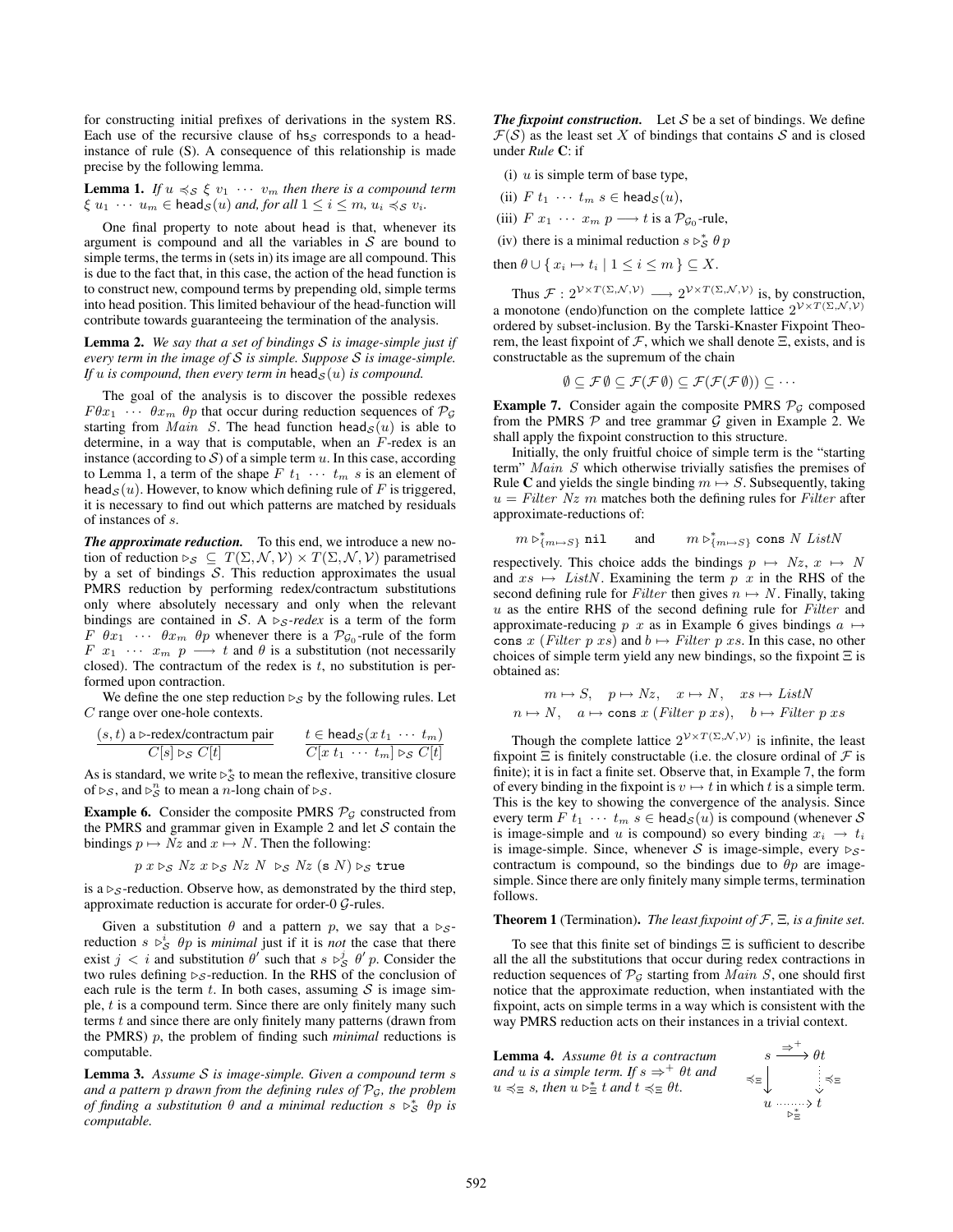To lift this fact to the level of arbitrary reduction sequences starting from *Main S*, it is enough to observe that any redex in such a sequence (apart from the first), can be seen either to be itself a simple term or to arise as a subterm of some previous contractum, regardless of the context in which the redex occurs. As a consequence of Lemma 4, the variable-term bindings necessary to derive the redex as an instance of the corresponding simple term will already be contained in the fixpoint. Hence, if the reduction sequence reaches any contractum, the fixpoint will contain the bindings necessary to reconstruct the substitution associated with the contraction.

**Lemma 5.** *Assume*  $\theta t$  *is a contractum. If Main*  $S \Rightarrow^+ C[\theta t]$  *is a*  $\mathcal{P}_{\mathcal{G}}$ *-reduction sequence then*  $t \preccurlyeq_{\Xi} \theta t$ *.* 

## **3.2 Construction of the over-approximating wPMRS**

We are now ready to define the wPMRS which is an abstraction of the composite PMRS  $P_G = \langle \Sigma, \mathcal{N}, \mathcal{R}, \text{Main} \rangle$ . Let  $\Xi$  be the fixooint set of bindings and let  $\mathcal{N}_{\Sigma} = \{ V_{\pi} | \pi \in \mathcal{V} \}$  and  $\mathcal{N}_{\Sigma} =$ fixpoint set of bindings and let  $\mathcal{N}_{\mathcal{V}} = \{ V_x \mid x \in \mathcal{V} \}$  and  $\mathcal{N}_{\Sigma} =$  ${K_{\mathbf{a}} \mid \mathbf{a} \in \Sigma}$  be two sets of fresh non-terminal symbols which we call *pattern-symbols* and *accounting-symbols* respectively. We define the approximating wPMRS:

$$
\widetilde{\mathcal{P}_{\mathcal{G}}} := \langle \Sigma, \ \mathcal{N} \cup \mathcal{N}_{\mathcal{V}} \cup \mathcal{N}_{\Sigma}, \ \mathcal{R}', \ \textit{Main} \rangle
$$

where  $\mathcal{R}'$  consists of the following three kinds of rules:

I. *Weak pattern-matching rules*. For each (pure or patternmatching)  $\mathcal{P}_{\mathcal{G}}$ -rule  $F[x_1 \cdots x_m p \longrightarrow t, \mathcal{R}'$  contains the following rule:

$$
F\,x_1\cdots x_m\,p\longrightarrow t^\dagger
$$

II. *Instantiation rules*. For each binding  $x \mapsto t$  in  $\Xi$  where  $FV(t^{\dagger}) = \{x_1, \dots, x_l\},$   $\mathcal{R}'$  contains the following rule:

$$
V_x z_1 \cdots z_{\mathsf{ar}(x)} \longrightarrow (t^{\dagger} [V_{x_1}/x_1] \cdots [V_{x_l}/x_l]) z_1 \cdots z_{\mathsf{ar}(x)}
$$

where each  $z_i$  is a fresh variable of the appropriate types.

- III. *Accounting rules*. For each terminal symbol
	- $a: b_1 \to \cdots \to b_n \to o$  in  $\Sigma$ ,  $\mathcal{R}'$  contains the following rule:

 $K_a z_1 \cdots z_n \longrightarrow a z_1 \cdots z_n$ 

where each  $z_i$  is a fresh variable of type  $b_i$ .

where we have written  $t^{\dagger}$  to denote the term t in which every occurrence of a pattern matching variable  $y \in FV(p)$  has been replaced by the corresponding pattern-symbol  $V_y$  and every occurrence of a terminal symbol a has been replaced by the corresponding accounting-symbol  $K_a$ .

**Example 8.** Consider the following order-2 PMRS, whose defining rules are given by:

Main 
$$
m \longrightarrow Map2
$$
 KZero KOne  $m$   
\nMap2  $\varphi \psi$  nil  $\longrightarrow$  nil  
\nMap2  $\varphi \psi$  (cons  $x \, xs$ )  $\longrightarrow$  cons ( $\varphi \, x$ ) (Map2  $\psi \, \varphi \, xs$ )  
\nKZero  $x_1 \longrightarrow 0$   
\nKOne  $x_2 \longrightarrow 1$ 

and input grammar  $G$  consisting of two rules:

 $S \longrightarrow$ nil | cons 0  $S$ 

The function *Map2* behaves like the standard *Map* function, except that it swaps the first two function arguments as it filters through the successive elements of the list argument. The reachable constructor terms are finite lists that are prefixes of  $[0 1 0 1 0 1 \cdots].$ 

After applying the fixpoint construction to this example, the set of bindings Ξ consists of the following:

| $m \rightarrow S$ |                                             | $\varphi \mapsto KZero \qquad \varphi \mapsto \psi$              |                    |  |
|-------------------|---------------------------------------------|------------------------------------------------------------------|--------------------|--|
|                   |                                             | $x \mapsto 0 \quad \psi \mapsto KOne \quad \psi \mapsto \varphi$ |                    |  |
|                   | $x_1 \rightarrow x \quad x_2 \rightarrow x$ |                                                                  | $xs \rightarrow S$ |  |
|                   |                                             |                                                                  |                    |  |

and hence the approximating wPMRS  $P_{\mathcal{G}}$  is as follows.

*Main* <sup>m</sup> −→ *Map2 KZero KOne M*

$$
Map2 \varphi \psi \text{nil} \longrightarrow Nil
$$
  

$$
Map2 \varphi \psi \text{ (cons } x \text{ } xs) \longrightarrow Cons (\varphi X) \text{ (Map2 } \psi \varphi \text{ } XS)
$$

$$
KZero\ x_1 \longrightarrow ZeroKOne\ x_2 \longrightarrow One
$$

 $M \rightarrow S$  $X \rightarrow Zero$  $XS \longrightarrow S$ *S* −→ *Nil* <sup>|</sup> *Cons Zero S*  $Zero \longrightarrow 0$  $One \longrightarrow 1$  $Nil \longrightarrow$ nil  $Cons\ v_1\ v_2 \longrightarrow \ \texttt{cons}\ v_1\ v_2$ 

Since  $\varphi$ ,  $\psi$ ,  $x_1$  and  $x_2$  are not pattern-matched variables, the rules for  $V_\varphi$ ,  $V_\psi$ ,  $V_{x_1}$  and  $V_{x_2}$  are, in this case, never used and so play no part in the approximation process: they have been omitted. It is easy to see that the constructor terms in  $\mathcal{L}(P_g, Main S)$  are exactly the finite prefixes of  $[0, 1, 0, 1, \dots]$  i.e. the approximation is exact in finite prefixes of  $[0 1 0 1 \cdots]$  i.e. the approximation is exact in this case.

Given any  $\mathcal{P}_{\mathcal{G}}$ -reduction *Main*  $S \Rightarrow^+ t$ , the reduction can be faithfully simulated in the abstraction  $\mathcal{P}_{\mathcal{G}}$  using the weak pattern-matching rules and the instantiation rules. Whenever the  $\mathcal{P}_G$ -reduction contracts a  $\mathcal{P}$ -rule which binds data  $\theta$ y to a pattern matching variable  $y$ , the simulation can contract the corresponding redex using a weak pattern-matching rule and, by Lemma 5, can then reconstruct the bound data  $\theta y$  from  $V_y$  using the instantiation rules.

**Theorem 2** (Soundness). Let the composite PMRS  $\mathcal{P}_{\mathcal{G}}$  and the  $approximating wPMRS \, \mathcal{P}_\mathcal{G}$  *be as before. Then*  $\mathcal{L}(\mathcal{P}_\mathcal{G}, \textit{Main} \, S) \subseteq \mathcal{L}(\widetilde{\mathcal{D}} \times \textit{Main} \, S)$  $\mathcal{L}(\mathcal{P}_{\mathcal{G}}, \text{Main } S)$ .

The third class of rules is not essential to the achieving soundness. The purpose of the accounting rules is to enforce a strict correspondence between the length of a  $\mathcal{P}_{\mathcal{G}}$  reduction sequence and the maximum size of any constructor term created within it. This eases the justification of the semi-completeness property of refinement in Section 5.

## **4. Model checking by type inference**

In this section, we exhibit an algorithm to decide the *wPMRS Model Checking Problem*: given a non-deterministic wPMRS  $W =$  $\langle \Sigma, \mathcal{N}, \mathcal{R}, \mathit{Main} \rangle$  in which  $\mathit{Main}: b \rightarrow o$ , a closed term  $t : b$  and a trivial automaton  $\mathcal{A}$  is  $\mathcal{L}(\mathcal{W}, \mathit{Main}) \subset \mathcal{L}(\mathcal{A})$ ? Following work a trivial automaton A, is  $\mathcal{L}(\mathcal{W}, \text{Main } t) \subseteq \mathcal{L}(\mathcal{A})$ ? Following work by Kobayashi [6] and Kobayashi and Ong [8], we characterise the model checking problem as a type inference problem in a particular, finitary intersection type system induced by the automaton.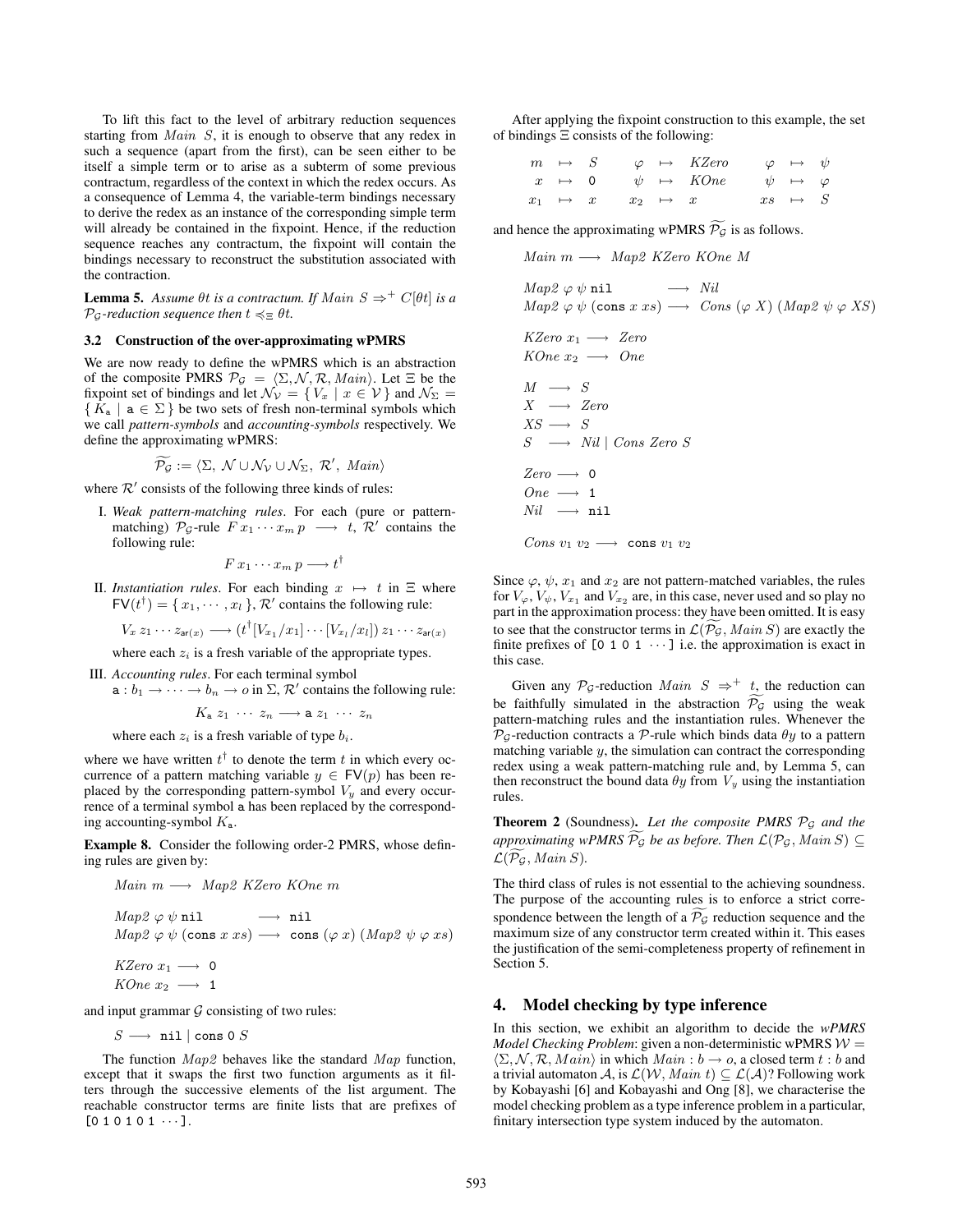*Eliminating non-determinism.* The first step we take is to simplify the problem at hand by eliminating the non-determinism in W. To this end we construct a new wPMRS  $W^{\#}$  in which multiple defining rules for a given non-terminal are collapsed using a family  $\mathcal{B} := \{ \mathbf{br}_b \mid b \in \mathbb{B} \}$  of "non-deterministic choice" terminal symbols  $br_b$  of type  $b \rightarrow b \rightarrow b$ . We define:

$$
\mathcal{W}^{\#} := \langle \Sigma \cup \mathcal{B}, \mathcal{N}, \{ l \longrightarrow BR(l) \mid \exists r \cdot l \longrightarrow r \in \mathcal{R} \}, \, \text{Main} \rangle
$$

in which, by way of a short-hand, we define:

$$
BR(F t_1 \cdots t_n) := br_b r_1 (br_b r_2 ( \cdots (br_b r_{m-1} r_m) \cdots ) )
$$

where  $\{r_1, \ldots, r_m\} = \{r \mid F \ t_1 \ \cdots \ t_n \longrightarrow r \in \mathcal{R}\}$  and the type of F is of the form  $\tau_1 \rightarrow \cdots \rightarrow \tau_n \rightarrow b$ . We must modify the automaton  $A$  accordingly, so we define:

$$
\mathcal{A}^{\#}:=\langle \Sigma \cup \mathcal{B},\, Q,\, \Delta \cup \{\, (q,\, \mathtt{br}_{\mathtt{b}},\, q\, q \mid q \in Q,\, b \in \mathbb{B} \,\},\, q_0 \rangle
$$

**Lemma 6.** *For all terms* t *of base-type:*

$$
\mathcal{L}(\mathcal{W}, \text{Main } t) \subseteq \mathcal{L}(\mathcal{A})
$$
 iff  $\llbracket \text{Main } t \rrbracket_{\mathcal{W}^{\#}} \in \mathcal{L}(\mathcal{A}^{\#})$ 

*Model checking as type inference.* We first introduce recursion schemes with weak definition-by-cases, which is a term rewriting system similar to (in fact, equi-expressive with) wPMRS; the difference is that (weak) matching is explicitly provided by a case construct. Assume for each base type  $b$ , an exhaustive and nonoverlapping family of patterns  $P_b = \{p_1, \dots, p_k\}$ . A *recursion scheme with weak definition-by-cases* (wRSC) is a quadruple  $\mathcal{G} = \langle \Sigma, \mathcal{N}, \mathcal{R}, S \rangle$  where  $\Sigma, \mathcal{N}$ , and S are as usual, and R is a set of (pure) rules of the form

$$
F\,x_1\cdots x_m\longrightarrow t
$$

We write **rhs** $(F) = \lambda x_1 \cdots x_m.t$ . The set of applicative terms is defined as before, except that it is augmented by a definition-bycases construct case<sub>b</sub>( $t$ ;  $t_1, \dots, t_k$ ) with typing rule:

$$
\frac{\Gamma \ \vdash \ t : b \qquad \Gamma \ \vdash \ t_i, o \text{ (for } 1 \leq i \leq k)}{\Gamma \ \vdash \ \text{case}_b(t; t_1, \cdots, t_k) : o}
$$

We say that  $G$  is deterministic just if there is one rule for each  $F \in \mathcal{N}$ . There are two kinds of redexes:

- (i)  $F s_1 \cdots s_m$  which contracts to  $t[s_1/x_1] \cdots [s_m/x_m]$  for each rule  $F x_1 \cdots x_m \longrightarrow t$  in  $\mathcal{R}$
- (ii) case $b(t; t_1, \dots, t_k)$  which contracts to  $t_i$ , provided t of base type *b* matches pattern  $p_i \in P_b = \{p_1, \dots, p_k\}.$

We define evaluation contexts  $E$  as follows

$$
E \ ::= \ [\ ] \ | \ f \ t_1 \cdots t_{i-1} \ E \ t_{i+1} \cdots t_{\mathsf{ar}(f)}
$$

and write  $\rightarrow$  for the one-step reduction relation  $E[\Delta] \rightarrow E[\Delta]$ where  $(\Delta, \Delta)$  ranges over redex/contractum pairs and E over evaluation contexts. Assuming G is deterministic, we define the  $\Sigma^{\perp}$ labelled tree generated by  $G$  by infinitary rewriting from  $S$  as  $\llbracket \mathcal{G} \rrbracket := \{ t^{\perp} \mid S \rightarrow^* t \}.$ 

**Lemma 7.** *Deterministic wPMRS and deterministic wRSC are equi-expressive as generators of* Σ*-labelled trees.*

We present an intersection type system for characterising the model checking problem. The *intersection types* of the system are given by the grammar:

$$
\sigma,\,\tau\quad::=\quad q\;\mid\;p\;\mid\;\bigwedge_{i=1}^m\tau_i\to\tau
$$

where  $q \in Q$  and p is one of the finitely many patterns associated with a definition by cases in the scheme  $G$ . Judgements of the type

system are sequents of the form  $\Gamma \vdash t : \tau$ , in which  $\Gamma$  is simply a set of type bindings  $\xi : \sigma$  where  $\xi \in \mathcal{N} \cup \mathcal{V}$ . The defining rules of the system are as follows:

$$
\overline{\Gamma, x : \tau \vdash x : \tau}
$$
 (VAR)

$$
\frac{(q, f, q_1 \cdots q_n) \in \Delta_{\mathcal{A}^{\#}}}{\Gamma \vdash f : q_1 \to \cdots \to q_n \to q}
$$
 (TERM)

$$
\frac{\exists \theta \cdot s \ p_1 \ \cdots \ p_n = \theta \ p}{\Gamma \vdash s : p_1 \to \cdots \to p_n \to p} \qquad \text{(MATCH)}
$$

$$
\frac{\Gamma \vdash t : p_i \qquad \Gamma \vdash t_i : \tau}{\Gamma \vdash \text{case}_b(t; t_1, \cdots, t_i, \cdots, t_n) : \tau} \qquad \text{(CASE)}
$$

$$
\Gamma \vdash s : \bigwedge_{i=1}^{n} \tau_{i} \to \tau
$$
\n
$$
\frac{\Gamma \vdash t : \tau_{i} \quad \text{(for each } 1 \leq i \leq n)}{\Gamma \vdash s \ t : \tau}
$$
\n(APP)

$$
\frac{\Gamma, x : \tau_1, \cdots, x : \tau_n \vdash t : \tau}{\Gamma \vdash \lambda x.t : \bigwedge_{i=1}^n \tau_i \to \tau}
$$
 (ABS)

Note that we have the following derived rule from (Match): if a term  $s$  (of the appropriate type) matches the pattern  $p$ , then  $\Gamma \ \vdash \ s : p.$ 

We write  $\vdash_{\mathcal{A}} \mathcal{G} : \Gamma$  if  $\Gamma \vdash \mathbf{rhs}(F) : \tau$  is provable for every  $F : \tau \in \Gamma$ . A wRSC is *well-typed*, written  $\vdash_{\mathcal{A}} \mathcal{G}$ , just if there exists  $\Gamma$  such that (i)  $\vdash_{\mathcal{A}} \mathcal{G} : \Gamma$ , (ii)  $S : q_0 \in \Gamma$ , (iii) for each  $F : \tau \in \Gamma$ ,  $\tau :: \kappa$ , where  $F : \kappa \in \mathcal{N}$ , meaning that  $\tau$  is an intersection type *compatible* with type  $\kappa$  (as assigned to  $F$  by the wRSC), which is defined by: (i)  $q$  ::  $o$ , (ii)  $p$  ::  $b$  for each  $p \in P_b$ , (iii)  $\bigwedge_{i=1}^k \tau_i \to \tau : \kappa' \to \kappa$  if  $\tau : \kappa$  and for each  $1 \leq i \leq k, \tau_i : \kappa'.$ 

**Theorem 3.** *Let* A *be a trivial automaton, and* G *be wRSC. Then*  $\vdash_{\mathcal{A}} \mathcal{G}$  *if and only if*  $\llbracket \mathcal{G} \rrbracket \in \mathcal{L}(\mathcal{A})$ *.* 

The proof is omitted as it is very similar to the proof of the soundness and completeness theorems in [6].

**Corollary 1.** *The wPMRS model checking problem is decidable.*

*Proof.* This follows from Lemma 6, Lemma 7 and Theorem 3, and the decidability of typability  $\vdash_{\mathcal{A}} \mathcal{G}$ . The latter follows from the fact that for each non-terminal, there are only finitely many candidate intersection types compatible with a given type.  $\Box$ 

## **5. Abstraction refinement**

When the model checking stage reports a counterexample in the form of an error trace, the trace may be "feasible", that is, it corresponds to a concrete reduction sequence in the original PMRS  $P$ , or it may be "spurious": an artifact of the abstraction process. In the case the counterexample is spurious, we will want to ignore it and perform the process again, but in a new setting in which we are guaranteed never again to encounter this unwanted trace. To achieve this we restart the cycle from a modified PMRS  $\mathcal{P}'$ , which has had some of its defining rules unfolded, so as to reduce the amount of non-determinism in the corresponding wPMRS abstraction.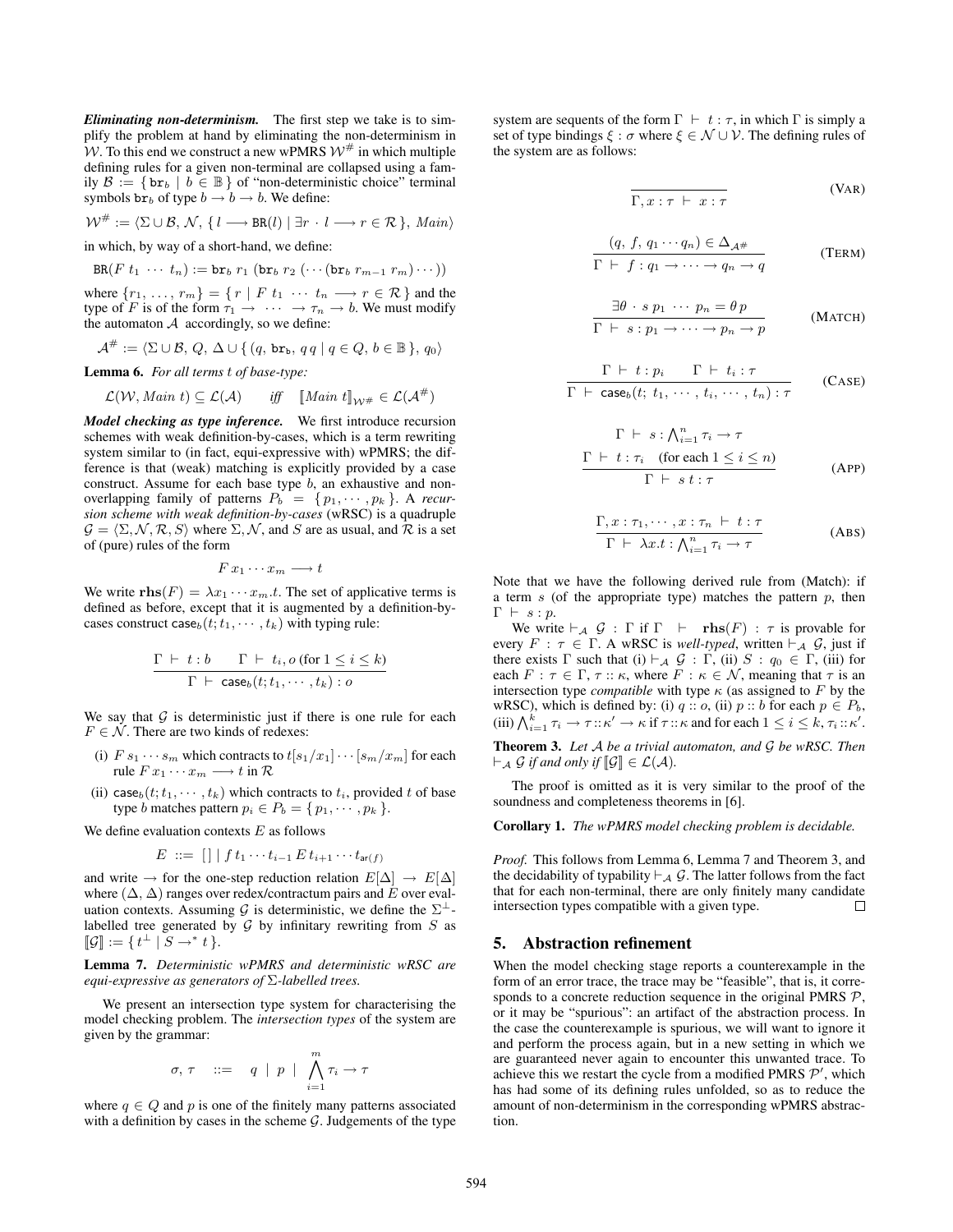## **5.1 Counterexamples and feasibility.**

When the model-checker reports a violation of the property, a counterexample error trace is returned. This error trace is a reduction sequence in the abstract wPMRS  $\mathcal{P}_{\mathcal{G}}$ . Since  $\mathcal{P}_{\mathcal{G}}$  is not completely faithful to the PMRS  $P$ , it is necessary to determine whether such a counterexample trace corresponds to a reduction sequence in P which itself witnesses the violation or whether it is an artifact of the abstraction.

*Anatomy of a counterexample.* It is useful to highlight two important features of any given counterexample trace, namely, (i) the shape of the last term in the reduction sequence and (ii) the "type" of each constituent reduction .

Any counterexample trace must end in a term  $t$  which witnesses the violation of the property  $\varphi$ . Since the property is a collection of (possibly infinite)  $\Sigma$ -labelled trees, the witnessing term can be seen to be of the form  $\theta q$  where q is a pattern which does not match any prefix of a tree  $t \in \varphi$ . We say that the pattern q which witnesses the violation of the property is the *error witness*.

In any  $\mathcal{P}_{\mathcal{G}}$  reduction sequence, each reduction  $u \to v$  can be classified into one of two kinds based on the head symbol occurring in the redex. In case we want to emphasise that the head symbol is a non-terminal belonging to  $P$  we say the contraction of this redex is an *abstract*  $P$ -reduction and write  $u \rightarrow_P v$ . Otherwise the head symbol is either a pattern-symbol, an accounting-symbol or it belongs to  $G$ . In this case we say that the head symbol in question is a *live-symbol* and that the contraction of this redex is an *abstract*  $\mathcal{P}_{\mathcal{G}}$ -reduction; we write  $u \rightarrow_{\widetilde{\mathcal{P}_{\mathcal{G}}}} v$ .

**Example 9.** Consider the following abstract error trace which is derived from the abstraction  $P_g$  of the PMRS  $P$  and grammar  $G$ given in Example 2:

 $MainS$ 

- $\rightarrow$  *Filter Nz M*
- <sup>→</sup><sup>∗</sup> *Filter Nz* (cons *N ListN* )
- $\rightarrow$  *If* (*Cons X* (*Filter Nz XS*)) (*Filter Nz XS*) (*Nz X*)
- <sup>→</sup><sup>∗</sup> *If* (*Cons X* (*Filter Nz XS*)) (*Filter Nz XS*) (*Nz* (<sup>s</sup> *N* ))
- <sup>→</sup> *If* (*Cons X* (*Filter Nz XS*)) (*Filter Nz XS*) *True*
- <sup>→</sup><sup>∗</sup> *Cons X* (*Filter Nz XS*)
- $\rightarrow$  cons *X* (*Filter Nz XS*)
- <sup>→</sup><sup>∗</sup> cons z (*Filter Nz XS*)

which violates the property since it is the start of a list that contains a zero. The *error-witness* for this trace is cons z v (for some variable v). The first reduction is an *abstract* P*-reduction*, as is the reduction written over lines 3 and 4 and that of lines 5 and 6. All the other reductions in the sequence are *abstract*  $P_g$ -reductions.

The trace in the above example is spurious since there are no reduction sequences of the PMRS  $P$  (starting from terms in  $\mathcal{L}(\mathcal{G})$ ) from Example 2 which result in a list headed by a zero. Intuitively, we can see that this trace is infeasible because the non-determinism introduced by the abstraction has been resolved in an inconsistent way during the sequence. The data bound by the pattern match for *Filter*, which is given as *N* (i.e. some number) has been resolved on the one hand (line 5) to a non-zero number and on the other hand (line 9) to zero.

In the following, we define a process of labelling of the counterexample trace that will reveal information about the resolution of non-determinism that has been introduced as a consequence of the abstraction. The information that is exposed will allow us to see whether or not this abstract trace in  $\mathcal{P}_{\mathcal{G}}$  has any corresponding trace in  $P$  starting form  $I$ , that is, whether the trace is feasible.

*Labelling*. The labelling procedure, labelSeq, keeps track of how non-determinism is resolved in an abstract reduction sequence by annotating each live-symbol  $X$  with a set of (possibly open) terms, which represent all the closed terms to which it reduces. When the terms are given by the set l, we write the annotated term  $X<sup>l</sup>$  and we identify an unlabelled live-symbol X with  $X^{\emptyset}$ . Given a term t which may include labelled subterms, we define the *resolution* of t, which is a set of terms  $\bar{t}$ , defined as follows:

$$
\bar{t} = \begin{cases} \{\mathbf{a}\} & \text{when } t = \mathbf{a} \in \Sigma \\ \{F\} & \text{when } t = F \text{ is not a live-symbol} \\ \hat{l} & \text{when } t = F^l \text{ is a live-symbol} \\ \{u \ v \mid u \in \overline{t_0}, \ v \in \overline{t_1}\} & \text{when } t = t_0 \ t_1 \end{cases}
$$

where  $\hat{l}$  denotes the set  $\hat{l}$  when  $\hat{l}$  is non-empty and  $\{z\}$  for some fresh variable z otherwise. If any pattern-symbol reduces to two incompatible terms or to a term which is inconsistent with the term that it represents in the matching, then the procedure will detect a conflict and record it in the set Failures.

labelSeq(*Main S*)

If S is labelled by l and there is a term  $t \in \mathcal{L}(\mathcal{G})$  which is an instance of mgci $(l)$  then do nothing else add  $(Main, l)$  to Failures.

 $labelSeq(Main S \rightarrow^* u \rightarrow v)$ 

- 1. Analyse the reduction  $u \to v$ :
	- $C[F \theta x_1 \cdots \theta x_m] \rightarrow_{\widetilde{\mathcal{P}_{G}}} C[t \theta x_1 \cdots \theta x_m]$ :<br>Label the head symbol F by  $\overline{t}$ .
	- $C[F \theta x_1 \cdots \theta x_m \theta p] \rightarrow_{\mathcal{P}} C[\theta t^{\dagger}].$ For each  $y \in \text{FV}(p)$ , let  $\{V_y^{l_1}, \ldots, V_y^{l_k}\}$  be the labelled pattern-symbols in  $v$  created by the contraction. Perform labelTm( $\theta y$ )( $\bigcup$ { $l_1, \ldots, l_k$ }) on the corresponding occurrence of  $\theta y$  in  $\theta p$ . If labelTm fails, then add  $(F, \bigcup \{l_1, \ldots, l_k\})$  to Failures.
- 2. For each occurrence of an unlabelled live-symbol  $N$  in  $u$ , let  $\{N_1^{l_1}, \ldots, N_k^{l_k}\}$  be the set of labelled descendants in v. Label this occurrence of N with  $\bigcup \{l_1, \ldots, l_k\}.$
- 3. Perform labelSeq(*Main*  $S \rightarrow^* u$ ).

where the procedure labelTm, which is designed to resolve the data bound in a pattern match and the data created by the abstraction, is given by:

 $labelTm(t)(\{s_1, \ldots, s_k\})$ 

Analyse the form of t:

- $t = a$ : If  $\forall i$  a matches  $s_i$  then do nothing else fail.
- $t = F$ : If F is not a live-symbol and  $\forall i$  F matches  $s_i$  then do nothing else, if F is a live-symbol and  $w = \text{mgci}(\{s_1, \ldots, s_k\})$ exists then label F by  $\{w\}$  else fail.
- $t = t_0 t_1$ : If  $\forall i$  either  $s_i$  is a variable or  $s_i = s_{i_0} s_{i_1}$  then (let  $s_{j_0} = z_0$  and  $s_{j_1} = z_1$  for fresh  $z_1, z_2$  whenever  $s_j$  is a variable) and perform label $\mathsf{Tm}(t_0)(\{s_{1_0}, \ldots, \, s_{k_0}\})$  and perform labelTm( $t_1$ )({ $s_1$ , ...,  $s_{k_1}$ }) else fail.

where  $mgci(l)$  denotes the most general common instance (MGCI) of the set of terms l (regarding a single fresh variable as the MGCI of the empty  $set$ <sup>1</sup>. We call a counterexample trace that has been labelled by labelSeq a *labelled trace*.

<sup>&</sup>lt;sup>1</sup> For the purposes of calculating MGCIs, terms are considered as first order entities constructed from atomic constants and a single (silent) application operator.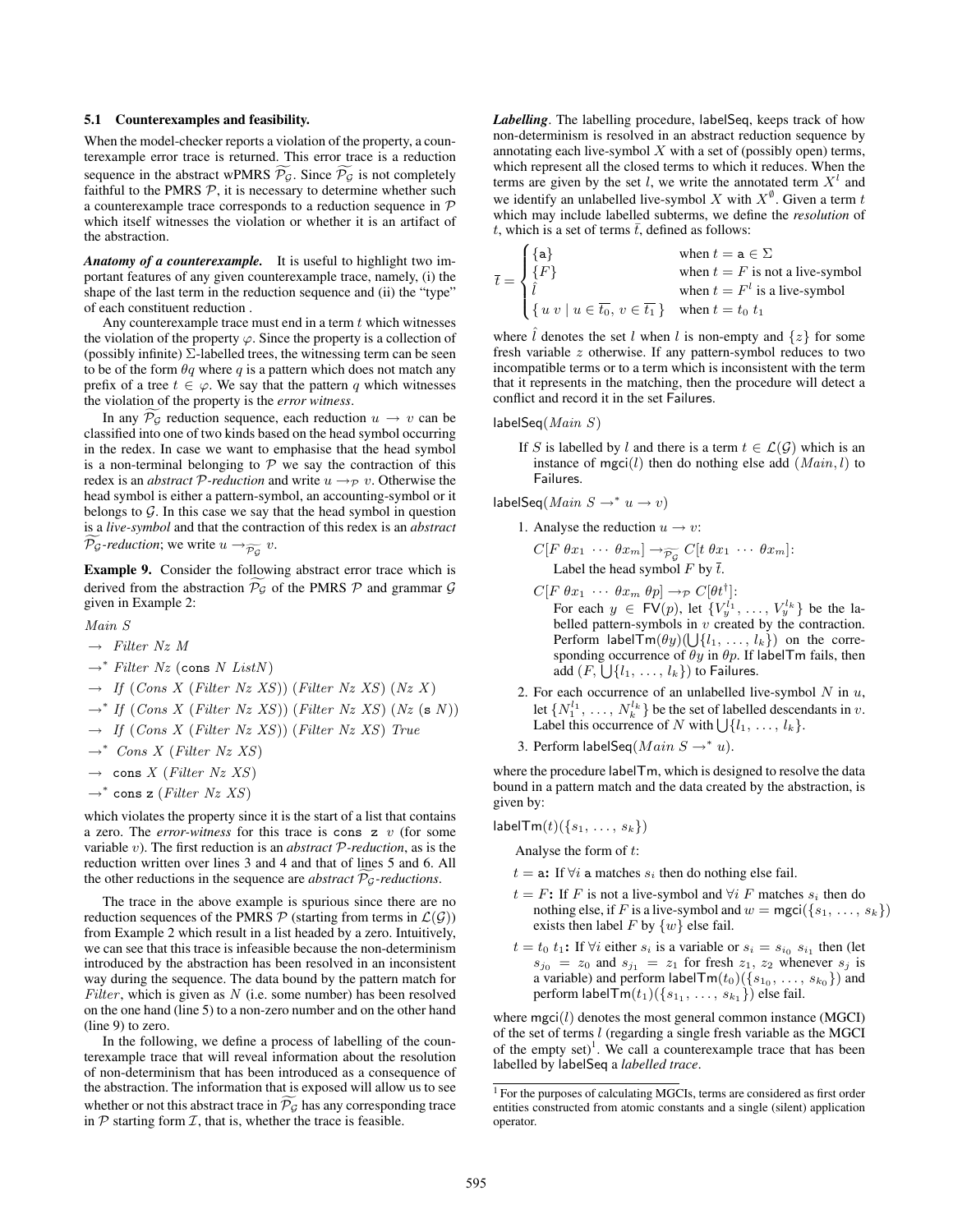**Example 10.** Consider again the abstract reduction sequence in Example 9, after performing labelSeq the following labelled trace is produced (the set bracket notation has been elided since all labels are singleton sets):

- *Main S*cons <sup>v</sup><sup>1</sup> <sup>v</sup><sup>2</sup>
- $\rightarrow$  *Filter Nz M*<sup>cons v<sub>1</sub> v<sub>2</sub></sup>
- <sup>→</sup><sup>∗</sup> *Filter Nz* (cons *N ListN*v<sup>2</sup> )
- $\rightarrow$  *If* (*Cons X*<sup>z</sup> (*Filter Nz XS*)) (*Filter Nz XS*) (*Nz X*<sup>s v<sub>0</sub></sup>)
- $\rightarrow$ <sup>\*</sup> If (*Cons*<sup>cons</sup>  $X^z$  (*Filter Nz XS*)) (*Filter Nz XS*) (*Nz* (s  $N^{v_0}$ ))
- $\rightarrow$  *If* (*Cons*  $X^z$  (*Filter Nz XS*)) (*Filter Nz XS*) *True*<sup>true</sup>
- $\rightarrow$ <sup>\*</sup> *Cons*<sup>cons</sup>  $X^z$  (*Filter Nz XS*)
- $\rightarrow$  cons  $X^z$  (*Filter Nz XS*)
- <sup>→</sup><sup>∗</sup> cons z (*Filter Nz XS*)

After labelling, we have Failures  $= \{ (Filter, \{z, s \ v_0\}) \}$ . Observe that there are no labels on  $N$  in line 2, due to the fact that labelTm failed.

*Feasibility.* For a trace  $\alpha$  in  $\mathcal{P}_{\mathcal{G}}$  to be feasible two properties are required. First, the non-determinism introduced by the abstraction should be well behaved and second, there should be a term in the input that is able to trigger the trace, i.e. when given as an argument to *Main*, the rest of the trace follows. The first of these conditions is the subject of the step case in labelSeq, the second is the subject of the base case. Hence, if after performing labelSeq( $\alpha$ ) it is the case that Failures =  $\emptyset$ , then we say  $\alpha$  is *feasible*. The justification is the following lemma.

**Lemma 8.** Let  $\alpha$  be a feasible reduction sequence in  $\mathcal{P}_\mathcal{G}$  with *error-witness q. Then there exists a term*  $t \in \mathcal{L}(\mathcal{G})$  *and a finite reduction sequence*  $Main t \Rightarrow \cdots$  *in*  $P$  *with error witness q.* 

The witness to soundness, which appears in the proof of Theorem 2, will always be feasible. We say that any trace that is not feasible is *spurious*.

#### **5.2 Refinement**

When a reduction sequence in  $\mathcal{P}_{\mathcal{G}}$  is shown to be spurious, the problem can always be traced back to an occurrence of patternmatching (notice that, by definition, the single parameter of the defining rule for *Main* is always a pattern). Since the only loss of accuracy in the abstraction is in the way that data bound in pattern matches is handled during reduction, our remedy for infeasibility is to increase precision in the pattern matching rules of  $P_g$ .

Our strategy is based on the observation that, due to the particular way in which the abstract wPMRS is constructed from the composite PMRS, the terminal symbol-labelled parts of each pattern are accurately preserved in the RHS of the defining rules of the abstraction. Based on the depth of pattern matches in the counterexample trace, we unfold patterns in the defining rules of  $P$  in a way that preserves the the set of possible reduction sequences.

*Pattern-matching depth.* To determine how much to unfold we define a measure depth :  $T(\Sigma, \mathcal{N}, \mathcal{V}) \rightarrow \mathbb{N}$ , which quantifies the extent to which a term can be matched, as follows:

$$
\begin{aligned}\n\text{depth}(x) &= 0 \\
\text{depth}(F \ t_1 \ \cdots \ t_m) &= 1 \\
\text{depth}(a \ t_1 \ \cdots \ t_m) &= 1 + \bigsqcup_{\mathbb{N}} \{\text{depth}(t_i) \mid 1 \le i \le m\} \\
\end{aligned}
$$

Given a set of non-terminals  $N$ , a *depth profile* for  $N$  is a map  $\mathcal{N} \rightarrow \mathbb{N}$ . We assign a depth profile to a set of rules to quantify, for each non-terminal  $F$ , how accurately the defining rules for  $F$  model pattern-matching. Given a set of rules  $R$  defining non-terminals from N, let the depth profile of R, denoted  $dp(R)$ , be the function:

$$
\mathsf{dp}(\mathcal{R})(F) = \bigsqcup_{\mathbb{N}} \{ \mathsf{depth}(p) \mid F \ x_1 \ \cdots \ x_m \ p \longrightarrow t \in \mathcal{R} \}
$$

Depth profiles can be naturally ordered pointwise, so that if  $d$  and  $d'$  are depth profiles over the same domain N, then  $d \leq d'$  iff  $d(F) \leq d'(F)$  for all  $F \in \mathcal{N}$ .

*Unfolding.* To capture the result of unfolding we first introduce two auxiliary definitions. To aid readability, in each of them we will annotate fresh variables with their implied types by a superscript. The set of *atomic patterns* of type  $b$ ,  $\mathbb{A}_b$  is the set  $\{a \; \; z_1^{b_1} \;\; \cdots \;\; z_{\mathsf{ar}(a)}^{b_{\mathsf{ar}(a)}} \;\; | \;\; a \; \colon \, b_1 \;\; \!\!\rightarrow \;\; \cdots \;\; \!\!\rightarrow \; b_{\mathsf{ar}(a)} \;\; \!\!\rightarrow \; b \; \in \; \Sigma \,\}.$ For each  $n \in \mathbb{N}$  we define the non-overlapping, exhaustive set of patterns of type b and depth n, pats<sub>b</sub> $(n)$ :

$$
\mathsf{pats}_b(0) = \{z^b\}
$$
  

$$
\mathsf{pats}_b(n+1) = \{p[q_1, \ldots, q_m/x_1^{b_1}, \cdots, x_m^{b_m}] \mid \varphi\}
$$

where  $\varphi$  stands for the conjunction:

 $p \in \mathsf{pats}_b(n)$  &  $\mathsf{FV}(p) = \{x_1^{b_1}, \ldots, x_m^{b_m}\}$  &  $\forall i \, q_i \in \mathbb{A}_{b_i}$ 

Hence, the depth 2 family of patterns of type **natlist** are given by  $(n, x$  and  $xs$  arbitrary variables):

$$
\verb& ni1", \thinspace cons z \thinspace \verb& ni1", \thinspace cons z \thinspace (cons x \thinspace xs),
$$

cons (s  $n)$  nil, cons (s  $n)$  (cons  $x$   $xs$ )

To unfold the rules of a PMRS  $P$  according to a depth profile  $d$ , one constructs a new PMRS  $\mathcal{P}'$  whose rule-set is enlarged so that, for a given non-terminal F of type  $\tau_1 \rightarrow \cdots \rightarrow \tau_m \rightarrow b \rightarrow o$ , there is a number of defining rules which is equal to the number of patterns of type b and depth  $d(F)$ . For each of these rules the corresponding right-hand side is constructed by using the existing  $P$  rules as a template.

Let  $P = \langle \Sigma, \mathcal{N}, \mathcal{R}, \text{Main} \rangle$  be a PMRS and let d be a depth file with domain  $\mathcal{N}$  such that  $d_p(\mathcal{R}) \leq d$ . The d-unfolding of profile with domain  $\mathcal N$  such that  $d\mathsf{p}(\mathcal R) \leq d$ . The *d*-unfolding of P is the PMRS  $\langle \Sigma, \mathcal{N}, \mathcal{R}', \text{Main} \rangle$ , where  $\mathcal{R}'$  is the set such that,<br>for all substitutions  $\sigma, F, r_1, \dots, r_m, \sigma n \longrightarrow \sigma t \in \mathcal{R}'$  iff for all substitutions  $\sigma$ ,  $F(x_1 \cdots x_m \sigma p \longrightarrow \sigma t \in \mathcal{R}'$  iff:

- (i)  $F x_1 \cdots x_m p \longrightarrow t \in \mathcal{R}$
- (ii) and  $p$  is of type  $b$

(iii) and 
$$
q \in \text{pats}_b(d(F))
$$

(iv) and  $q = \sigma p$ 

**Example 11.** Let  $P$  be as in Example 2 and let d be the depth profile given by the following rule:

$$
d(F) = \begin{cases} 2 & \text{when } F = Filter \\ \mathsf{dp}(\mathcal{R})(F) & \text{otherwise} \end{cases}
$$

Then the *d*-unfolding of  $P$  is the PMRS  $P'$ , whose rules are the same as <sup>P</sup> except that the two rules for *Filter* have been replaced by the five rules in Figure 3.

Consider an abstraction  $\mathcal{P}'_{\mathcal{G}}$  of the PMRS  $\mathcal{P}'$  in Example 11 (with  $G$  as given in Example 2). The only non-determinism that is introduced in constructing the abstraction is in replacing the pattern-matching variables in the right-hand sides of the defining rules by pattern-symbols. Due to the unfolding of the *Filter* rules in  $\mathcal{P}'$  (and hence in  $\mathcal{P}'_{\mathcal{G}}$ ), there is no longer a possibility to make the problematic reduction:

*Filter* (*Nz* (cons *N ListN* )  $\rightarrow$  *If* (*Cons X* (*Filter Nz XS*)) (*Filter Nz XS*) (*Nz X*)

since the unfolded rules require more of the non-determinism (in the non-terminal symbols *N* and *ListN* ) to be resolved earlier.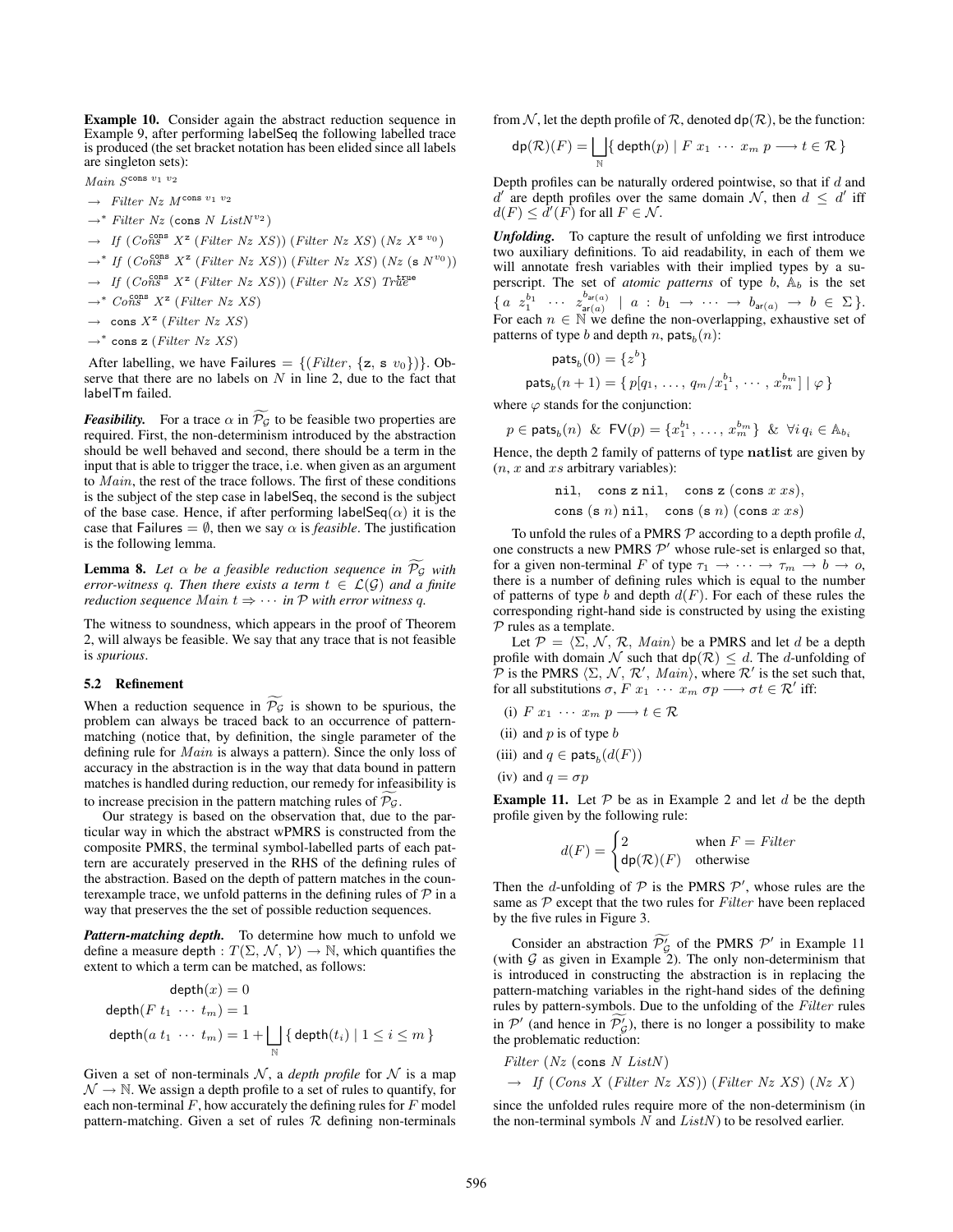*Filter*  $p$  nil  $\longrightarrow$  nil *Filter*  $p$  (cons z nil)  $\longrightarrow$  *If* (cons z (*Filter* p nil)) (*Filter* p nil) (p z) *Filter* p (cons z (cons  $v_0$   $v_1$ ))  $\rightarrow$  *If* (cons z (*Filter* p (cons  $v_0$   $v_1$ ))) (*Filter* p (cons  $v_0$   $v_1$ )) (p z) *Filter*  $p$  (cons (s  $v_2$ ) nil)  $\longrightarrow$  *If* (cons (s  $v_2$ ) (*Filter* p nil)) (*Filter* p nil) ( $p$  (s  $v_2$ )) *Filter* p (cons (s v<sub>3</sub>) (cons v<sub>4</sub> v<sub>5</sub>))  $\longrightarrow$  *If* (cons (s v<sub>3</sub>) (*Filter* p (cons v<sub>4</sub> v<sub>5</sub>))) (*Filter* p (cons v<sub>4</sub> v<sub>5</sub>)) (p (s v<sub>3</sub>))

**Figure 3.** Depth-2 unfolding of the defining rules for *Filter*.

*Refinement.* Given a PMRS  $P$  and an infeasible error trace  $\alpha$ in the abstraction of  $P$ , we can obtain refined abstractions by unfolding the rules of  $P$  according to the depths of terms in the Failures set, then using the unfolded PMRS as the input to the next cycle of the abstraction-refinement loop.

**Lemma 9.** Let  $P = \langle \Sigma, \mathcal{N}, \mathcal{R}, \text{Main} \rangle$  be a PMRS and  $P_G$  be<br>the abstraction of P (starting from terms in  $\mathcal{L}(G)$ )) Let  $\alpha$  be a *the abstraction of*  $P$  *(starting from terms in*  $\mathcal{L}(\mathcal{G})$ *). Let*  $\alpha$  *be a counterexample trace of*  $P_G$  *which is spurious with* Failures *set* S. *Let* d *be the depth profile with domain* N *defined by:*

$$
d(F) = \mathsf{dp}(\mathcal{R})(F) + \bigsqcup_{\mathbb{N}} \{\,\mathsf{depth}(t) \mid (F, P) \in S, \, t \in P\,\}
$$

*and let* P- *be the* d*-unfolding of* P*. Then* α *is not a reduction sequence in the abstraction*  $\overline{P'_{\mathcal{G}}}$  *of*  $\mathcal{P}'$ .

Although it is clear that, given any spurious trace in some abstraction  $\mathcal{P}_{\mathcal{G}}$ , it is possible to construct a refinement that eliminates it from any future abstraction  $\mathcal{P}'_{\mathcal{G}}$ , the set of traces of  $\mathcal{P}_{\mathcal{G}}$  and the set of traces of  $\mathcal{P}'_{\mathcal{G}}$  are incomparable since, in general, there are new pattern-variables introduced in the refinement and hence new pattern-symbols into  $\mathcal{P}'_{\mathcal{G}}$ . However, there is a very close relationship between the depth of a PMRS and the feasibility of reduction sequences in its abstraction.

**Lemma 10.** *Fix*  $n \in \mathbb{N}$ *. Then given any PMRS*  $P$  *and input gram*mar G, there is a depth-profile  $d$  such that, if  $\mathcal{P}'_{\mathcal{G}}$  is the abstraction *of the* d*-unfolding of* P*, then all length-*m ≤ n *reduction sequences in* P f- <sup>G</sup> *are feasible.*

A consequence of this close relationship between depth and feasibility is that, under the assumption that the model-checker always reports the shortest counterexample trace, if the PMRS  $P$  (when run from a term in  $T$ ) does violate the property then eventually the abstraction-refinement cycle will produce a feasible counterexample trace demonstrating the fact.

**Theorem 4** (Semi-completeness). Let  $(P, \mathcal{I}, \mathcal{A})$  be a no-instance *of the verification problem. Then the algorithm terminates with a feasible counterexample trace.*

## **6. Related work**

We compare and contrast our work with a number of topics in the literature broadly related to flow analysis and verification of functional programs.

*Higher-order multi-parameter tree transducer.* As discussed in the Introduction, Kobayashi [6] introduced a type-based verification method for temporal properties of higher-order functional programs generated from finite base types. In a follow-up paper [9], Kobayashi et al. introduced a kind of tree transducer, called HMTT, that uses pattern-matching, taking trees as input and returning an output tree. They studied the problem of whether the tree generated by a given HMTT meets the output specification, assuming that the input trees meet the input specification, where both input and output specifications are regular tree languages. A sound but incomplete algorithm has been proposed for the HMTT verification problem by reduction to a model checking problem for recursion schemes with finite data domain (which can then be solved by a variation of Kobayashi's type-based algorithm). Though our algorithm in the present paper solves a similar kind of verification problem, it is not straightforward to compare it with the HMTT work [9]. It would appear that PMRS is a more general (and natural) formalism than HMTT. What is clear is that our approach to the over-approximation is very different: we use binding analysis to obtain a wPMRS which generates an over-approximation of the reachable term-trees, whereas Kobayashi et al. use automaton states to approximate input trees.

*Approximating collecting semantics and flow analysis.* In a seminal paper [5], Jones and Andersen studied the (data) flow analysis of functional programs by safely approximating the behaviour of a certain class of untyped, first-order, term rewriting systems with pattern matching. Their algorithm takes a regular set  $\mathcal I$  of input terms, a program  $P$  and returns a regular tree grammar which is a "safe" description of the set of all reachable (constructor) terms of the computation of  $P$  with inputs form  $I$ . Precisely, the algorithm computes a safe approximation of the *collecting semantics* of  $P$  relative to  $I$ , which assigns to each rewrite rule a set of pairs  $(\theta, g_{\theta})$  such that  $\theta$  is a substitution (*realisable* in the course of such a computation) of actual parameters to the formal parameters of the rule, and  $g_{\theta}$  is a term reachable from the RHS of the rule with the substitution  $\theta$ . The collecting semantics is undecidable in general. Jones and Andersen was able to obtain, for each rewrite rule, a regular over-approximation of the set of realisable bindings  $\{x \mapsto \theta x \mid \text{realisable } \theta \}$  for each formal parameter x of the rule, and the set of reachable terms { $g_{\theta}$  | realisable  $\theta$  }, by decoupling the pair  $(\theta, g_{\theta})$ .

There are two directions in which Jones and Andersen's algorithm may be refined. Consider the setting of simply-typed functional programs with pattern-matching algebraic data types. Recent advances in the model checking of higher-order recursion schemes (notably the decidability of MSO theories of trees generated by higher-order recursion schemes [14]) indicate that the bindings of *non* pattern-matching variables, whether higher-order or not, can be precisely analysed algorithmically (though with extremely high asymptotic complexity). Jones and Andersen's algorithm builds a regular approximation of the binding set of every variable. A natural question is whether one can improve it by approximating *only* the bindings of pattern-matching variables, while analysing other variables (including all higher-order variables) precisely using the method in [14]. The work presented here offers a positive answer to the question. Another direction worth investigating is to seek to preserve, for each rewrite rule, as much of the connection between realisable substitutions  $\theta$  and reachable terms  $g_{\theta}$  as one can get away with. In an recent dissertation [10], Kochems has presented just such an algorithm using a kind of linear indexed tree grammars